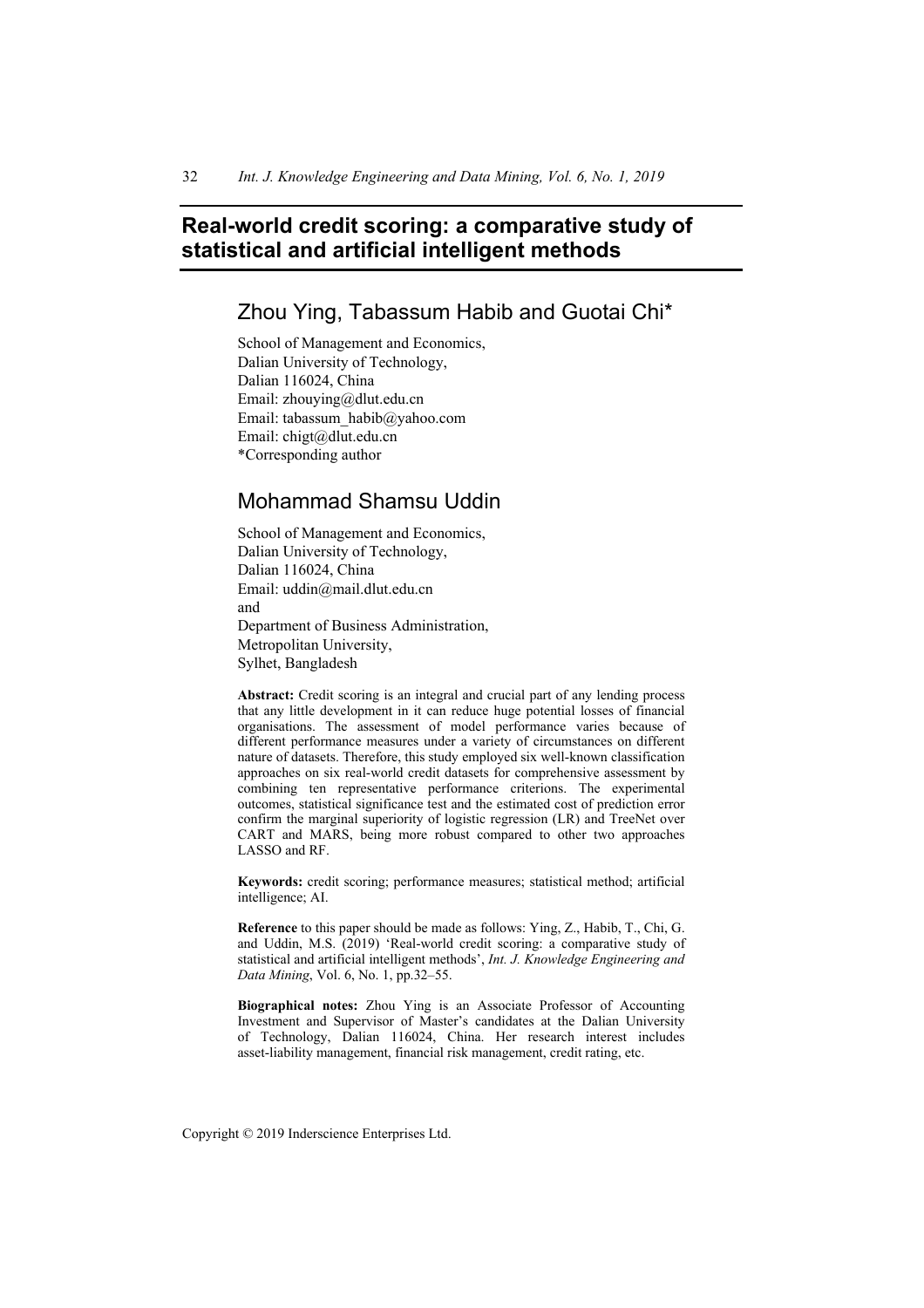#### *Real-world credit scoring* 33

Tabassum Habib is a Master's candidate of Business Administration at the Dalian University of Technology, Dalian 116024, China. Her research interest includes credit scoring, financial risk management, working capital management, etc.

Guotai Chi is a Professor of Finance and Doctoral Adviser at the Dalian University of Technology, Dalian 116024, China. His research interest includes asset-liability management, financial risk management, credit rating, big data analysis, etc. He is a Visiting Professor at various universities in China and has successfully managed various national sponsored research projects and grants.

Mohammad Shamsu Uddin is an Investment Theory Doctor graduate student at the Dalian University of Technology, Dalian 116024, China. His research interest includes financial risk management, credit analysis, data mining, artificial intelligence and asset liability management, etc.

# **1 Introduction**

Accepting loan application from prospective borrowers is the common foundation of bank business. The massive defaulting loss and intense contest involve financial intermediations to differentiate candidates profitably and adequately. Thus, the bank is supposed to settle on whether to lengthen credit at the time of potential customer selection. Customer data are mostly achieved from the application forms, client demographics, and numerous reports of earlier period borrowing and refunding accomplishment. Generally, the problem of credit scoring is distorted into a binary or multi-class classification problem. In another terminology, to construct decision support systems, classifications are developed with the credit data, thus supporting banks income to a decision regarding granting loans to particular submissions for a loan. For decades as an automatic assessment tool credit scoring has been used by lenders (Li et al., 2017). Credit scoring is playing a significant role in modern credit affairs such as customer selection, risk measurement, post-loan and after loan supervision, inclusive performance assessment and portfolio risk management (He et al., 2018). Especially for any financial organisation credit scoring is considered as an integral part of their lending process. Due to the world over turmoil financial condition, its importance is increasing day by day. Li et al. (2016) mention that, because of the financial crisis and increased capital requirement of the bank, in recent time the importance of credit scoring has increased. As a result of the reducing global economic stability, the demand for credit risk prediction has increased as well as it has become more critical (Khoraskani et al., 2017).

The analytical models functional to credit scoring can generally be alienated into two groups: statistical methods and artificial intelligence (AI) approaches. In credit scoring, the statistical technique is the first and most commonly used method for credit risk prediction. Chen et al. (2016) clarified that the rationale behind the statistical model is to find the optimal linear grouping of explanatory input variables, which can model, analyse, and predict enterprise default risk. To develop credit scoring model many researchers employed statistical model (Altman, 1968; Altman and Sabato, 2007; Banasik et al., 2001; Boyes et al., 1989; Durand, 1941; Ewert, 1968; Makowski, 1985; Myers and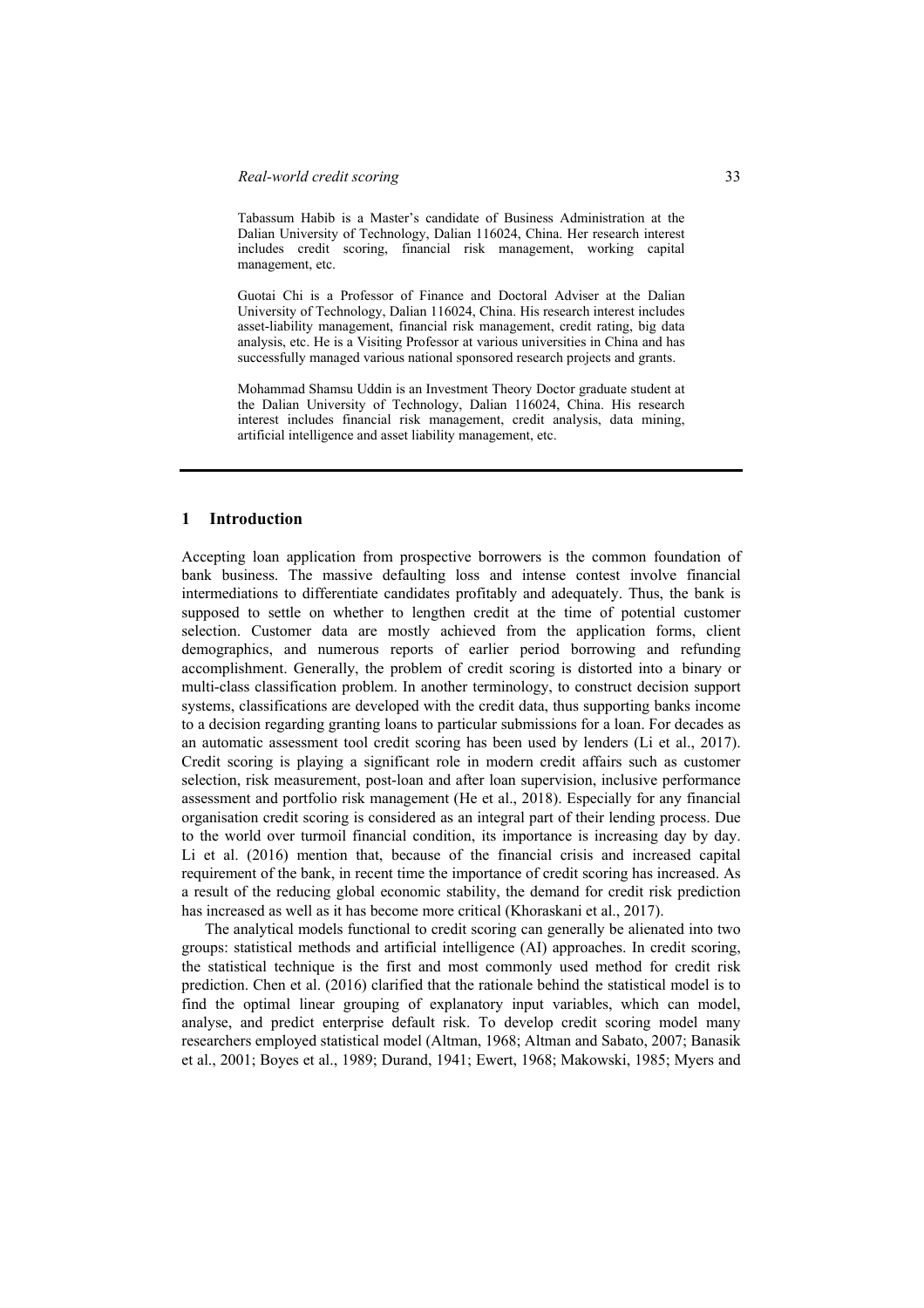Forgy, 1963; Orgler, 1970; Wiginton, 1980). With the recent progress of information and computational technologies, credit scoring model has been developed based on sophisticated intelligence approaches. In accounting and finance, credit risk modelling is one of the key areas in which artificial intelligent technologies have been applied effectively (Angelini et al., 2008; Arminger et al., 1997; Chatterjee and Barcun, 1970; Desai et al., 1996; Piramuthu, 1999; Tsai and Wu, 2008; West, 2000; Pisharody et al., 2015; Huang et al., 2015; Mishra and Srivastava, 2012; Siddiky et al., 2012). So many studies have highlighted modelling techniques that recommend a new algorithm to improve the accuracy of credit scoring.

According to related literature, for constructing credit scoring models the frequently used statistical technique is a logistic regression (LR). For the first time, Ohlson (1980) was utilised in the default prediction study. The core advantages of LR above other models are, it highlights the perspective of few restraining modelling hypotheses. The other benefits of LR are, it is not assumed the linearity, normality conditions, as well as, independence between independent variables in approach which leaves additional flexibility in functioning real-life application. The numerous study stated LR is a sound and robust statistical approach for credit risk prediction. Additional studies of models for predicting business credit risk using LR are evaluates and executed by Johnsen and Melicher (1994), Dimitras et al. (1996), Laitinen and Laitinen (2000), Altman and Sabato (2007), Kumar and Ravi (2007), Chen (2011b) and Nikolic et al. (2013). In the last decade, the widespread development of credit scoring models has been done by LR. Even with the existence of more sophisticated several classification models for credit scoring such as neural network (NN) (Derelioglu and Gurgen, 2011; Lee et al., 1996; Leshno and Spector, 1996), support vector machines (SVM) (Kim and Ahn, 2012), and case-based reasoning (Vukovic et al., 2012). The attractiveness and acceptance of LR have sustained typically because of its flexibility, functionality and theoretical dependability. In this study, we employ classification and regression trees (CART), least absolute shrinking and selection operator (LASSO), multivariate adaptive regression splines (MARS), Random forest (RF), TreeNet (TN) for credit risk prediction modelling. We utilised these models because of well acceptance, efficiency and frequently used in the previous literature of the credit scoring. Finally, the results of all approaches are compared with industry standard LR.

In addition, the existing literature on credit scoring stated that there is a variety of performance standards for credit prediction modelling, and these standards have been developed to asses unique things on different features. A few evidence have clarified that the prediction algorithm achieved the most excellent performance according to specified criterions on the specific dataset, and may not be the best technique for using different criterions on a different dataset. For example, Chen (2011a) evaluated SVM with a few traditional statistical techniques, using Taiwan Stock Exchange listed companies' data, and he established that the rankings of the approaches different on overall accuracy, precision, true positive rate, and true negative rate. The similar study was done by Tinoco and Wilson (2013) on some logit models with unequal groups of descriptive attributes using some performance measures like; ROC, GINI index and Kolmogorov-Smirnov statistics (KS) as a measure of discriminatory power and drawn the same ending. In addition, Zhong et al. (2014) got the same result that SVM on rating distribution and NN approaches outperform SVM on reliability, they used SVM and MLP with two other algorithms for credit rating analysis. Recently, Moula et al. (2017) mentioned that no particular performance measure might achieve the best-ranked index for the every study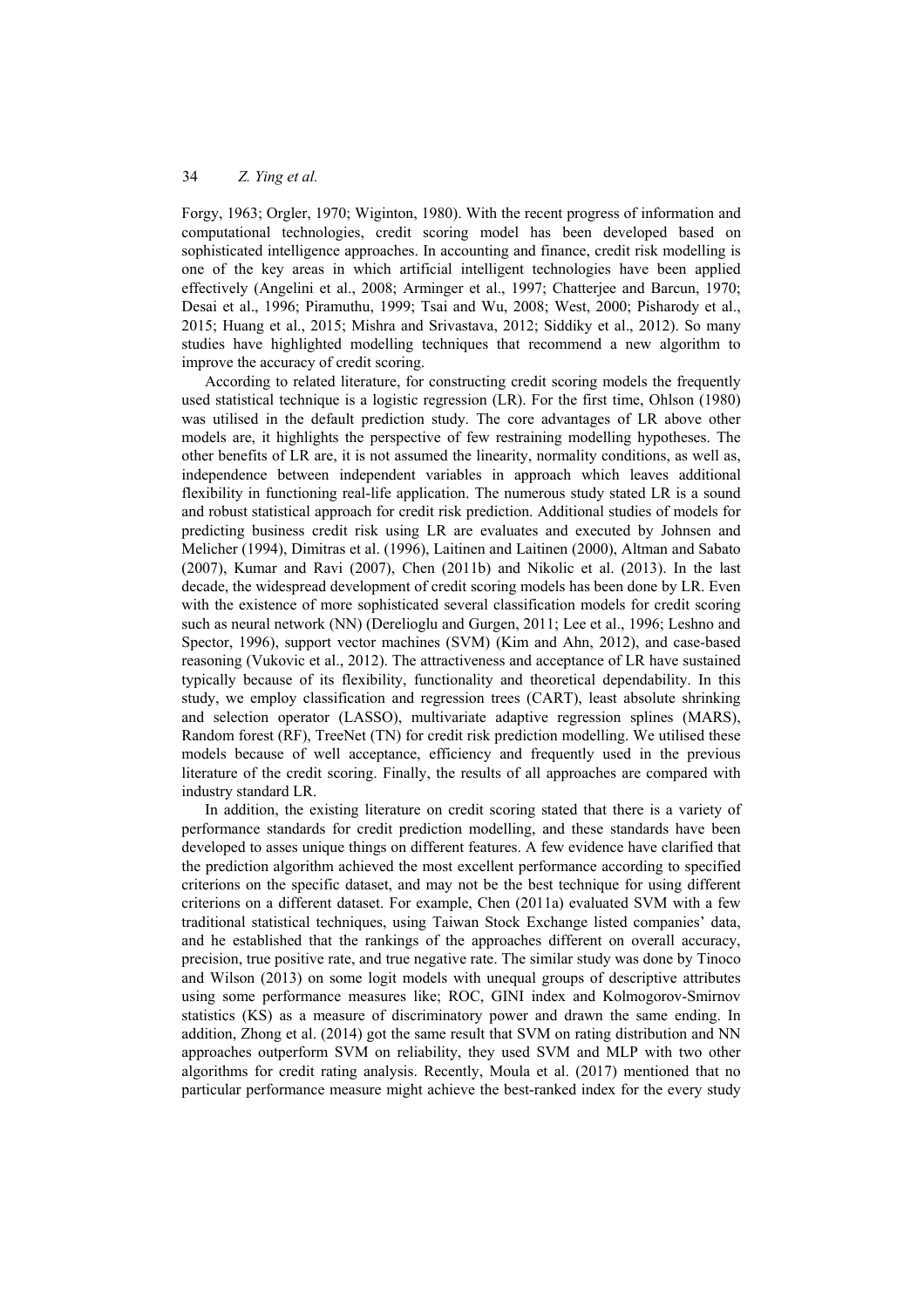#### *Real-world credit scoring* 35

area. However, there have been some pieces of indication evaluating the performance of assessment techniques for binary and multi-class scoring problems. For instance, Sokolova and Lapalme (2009) and Cuadros-Rodríguez et al. (2016) used 24 and 21 different performance metrics to review the performances of the classifiers.

This study, consequently, argues that the performance evaluations in use presently do not entirely reflect the demand of the respective sectors. We try to make a composite mixture of performance measures from different fields to accomplish the complete evaluation process. As per example, discriminant power (Blakeley and Oddone, 1995) and likelihood ratios (Biggerstaff, 2000) are usually used in the field of clinical diagnosis. In our study the core objective behind to used multiple traditional and new measures are to give a comprehensive assessment of prediction algorithms on several credit datasets. On the other hand, most of the existing study used a few performance measures, which are not sufficient to describe model efficiency entirely. This study also tries to evaluate the capacity of LR with other sophisticated new algorithms like CART, MARS, and RF, such as a few previous studies (Lessmann et al., 2015; Ala'raj and Abbod, 2016) clarified that, although there have been developed new technology, LR is still considered as an industry standard.

Therefore, by utilising SME and farmer credit with four real-world public datasets, this study contributes to the growing literature by assembling composite performance metrics for comprehensive assessment of prediction classifiers. This process can be evaluated all the model's performance entirely on a different perspective. However, the more specific objective of this study is to construct a reliable credit scoring model by using statistical and AI methods. Six well-known classifiers are used to develop models, namely CART, LASSO, LR, RF, MARS and TN. The predictive performance is evaluated against ten performance measures: accuracy, AUC, type I error, type II error, F-score, kappa, positive likelihood ratio, negative likelihood ratio, G-mean, DP. Finally, a statistical significance test and the cost of prediction error have been done for each single models to compare and find out the most reliable model.

The structure of the rest of the paper is as follows: Section 2 provides an overview of the introduction of statistical and AI techniques used in this study. Section 3 explains the experimental set-up carried out for this study. Section 4 presents the empirical results from comparing the models. Section 5 summarises the paper and future research trends.

#### **2 Models**

# *2.1 Classification and regression trees*

The CART has proven to be robust and effective decision tree-based method for classification problem, introduced by Breiman et al. (1984). The CART is based on landmark mathematical theory and is considered the essential tools in modern data mining. It has shown superiority regarding accuracy, performance, feature set, build in automation and ease of use. The CART is competent to distinguish nonlinear connections among input variables, which radically enhances the kinds of associations that can be captured and some independent variables that can be used. In addition, CART model produces easily interpretable decision rules.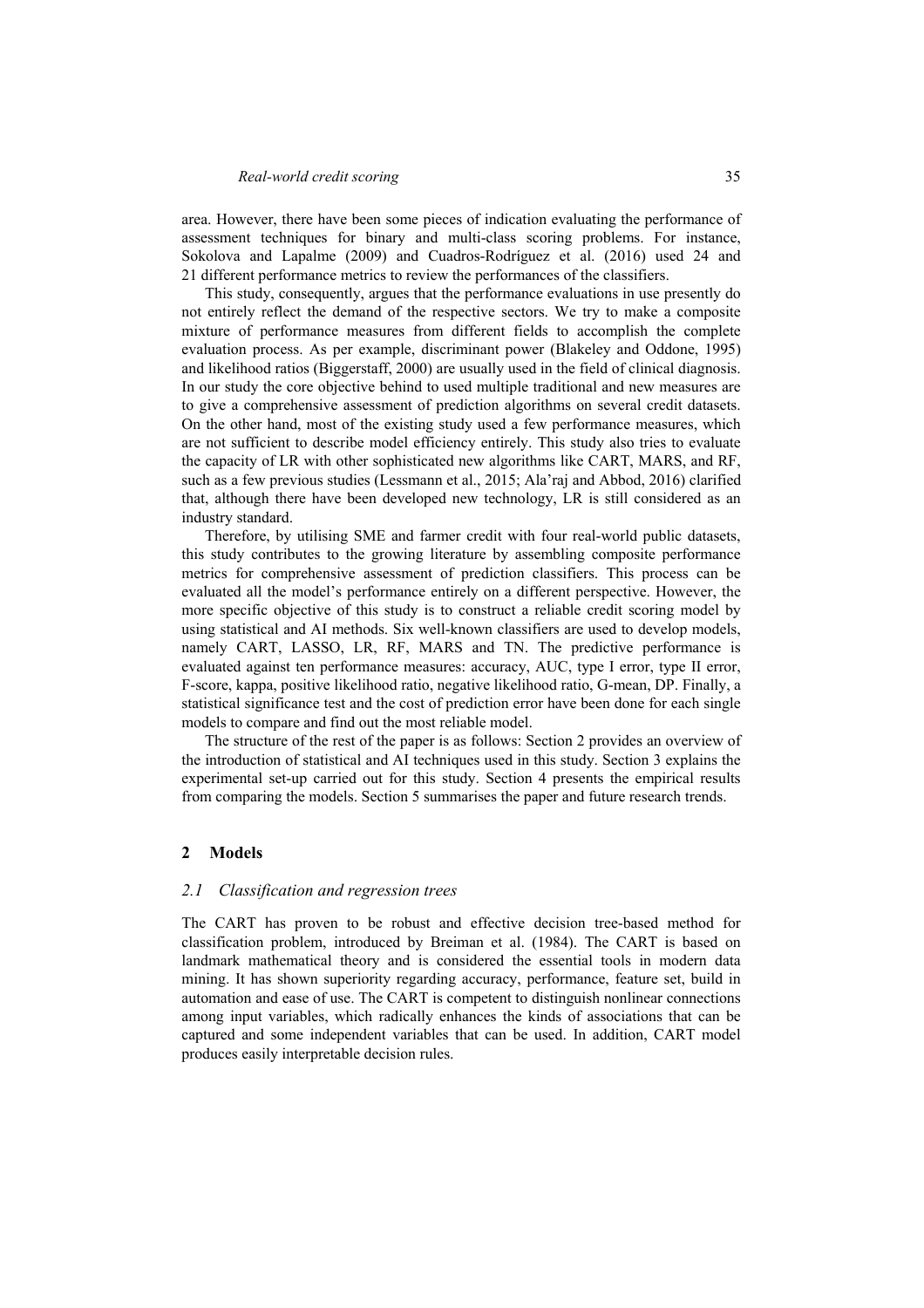#### *2.2 LASSO*

LASSO, a regression analysis technique, which is related to statistics and machine learning that can be used for variable selection and regularisation. In 1996 Tibshirani introduced it based on Leo Breiman's non-negative garrote to improve prediction accuracy and interpretability of the regression model by altering the model fitting process. Before LASSO stepwise selection technique was broadly used for covariates selection, it can perform better in specific cases, and it can make prediction error inferior. On the other hand, by shrinking the large regression coefficient to reduce over-fitting ride regression improves prediction error but it does not have the interpretable model capacity and does not perform covariance selection. By focusing the summation of the absolute value of the regression coefficient on being less than a fixed value, LASSO can achieve both of these objectives.

#### *2.3 Logistic regression*

LR is a regression model for the categorical dependent variable. Cox developed LR in 1958. LR is handy for credit classification as it is used to model a binary outcome variable, usually represented by 0 or 1 (non-default and default loan). LR is a predictive analysis which is suitable to conduct when the dependent variable is dichotomous and to solve classification and regression problem. Until now, this has been regarded as the industry standard for credit scoring model development (Lessmann et al., 2015). The principal reason behind the continuous usage of LR over the other methods of estimation is that it provides an appropriate balance of accuracy, efficiency, and interpretability of results (Crone and Finlay, 2012). LR model identifies the probability of a default event to occur is expressed as (Atiya and Parlos, 2000):

$$
Log[p(1-p/p)] = \beta_{0+}\beta_1X_1 + \beta_2X_2 + \dots + \beta_nX_n
$$
 (1)

where p is the probability of default,  $\beta_0$  is intercepted,  $\beta_i$  stands for coefficient of independent variables  $X_i$  ( $i = 1, ..., 2, ..., n$ ) and  $log [p(1 - p / p)]$  is the dependent variable.

#### *2.4 Multivariate adaptive regression splines*

MARS is a type of non-parametric and nonlinear regression analysis initiated by Friedman in 1991, which models the multifaceted association among independent input variables and dependent target variables. By piecing together a succession of straight lines, MARS constructs its model with each of its allowed slope. This allows tracing out any pattern detected in the data. Automatically MARS performs the variable selection, variable transformation, interaction detection and self-testing with at high speed. MARS is constructed in the structure of:

$$
y = c_0 + \sum_{i=1}^{k} c_i Bi(x)
$$
 (2)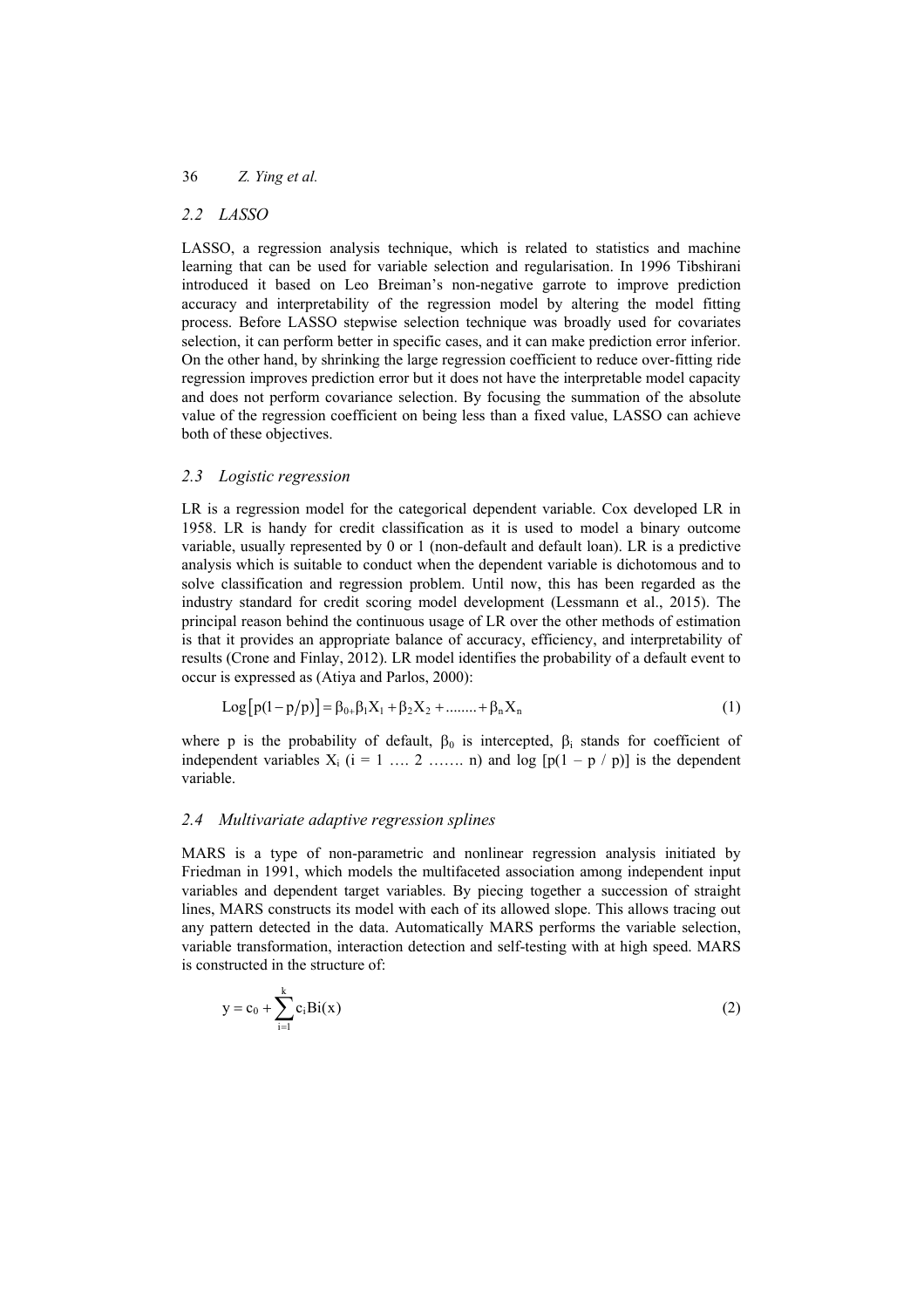where  $c_0$  is a constant coefficient,  $Bi(X)$  is the basis function and  $c_i$  is a coefficient of the basis function. In basis function, it gets various forms of independent variables' connections; the familiar functions used are the hinge functions that are used to discover variables, which are chosen as knots, therefore the function obtains the following form (Friedman, 1991).

$$
\max(0, X - c) \tag{3}
$$

Or

$$
\max(0, c - X) \tag{4}
$$

where c is a constant, threshold or knot location, X is the independent variable. The objective at the back the basis function is to convert the independent variables X into new variables (e.g.,  $X'$ ). According to the equation (3) moreover, (4), X will take the value of X if X is larger than c and it will take the value of zero if the value of X is less than c (Briand et al., 2004). MARS re-evaluate the model following all terms concerning the variable are detached to be appraised and computes the lessening in the model's error, and then every variable are classified according to their supremacy on the outcome of the model; the best MARS model is standing on lowest the generalised cross-validation (GCV) measure (Briand et al., 2004). For more details about the MARS model, please refer to (Friedman, 1991; Hastie et al., 2005).

#### *2.5 Random forest*

For classification and regression, RF is considered as an ensemble learning method and advanced techniques of DTs, as proposed by Breiman (2001). RF produces numerous classification trees. To categorise a novel object from an input vector, put the input vector down on each one of the trees in the forest. Each tree gives a classification; it considers votes for that class. According to most votes, forest chooses the classification. Among the current algorithms, it is superior in accuracy and efficient for large databases, missing data and unbalances datasets.

#### *2.6 TreeNet*

Friedman (1999a, 1999b) introduced the TN, which is the most flexible and influential data-mining tool. 'Ultra-slow learning' in which layer of information is systematically peeled off to expose structure in data use by TN. For regression and classification is reveal outstanding performance. The algorithm classically produces thousands of small decision construct in a chronological error-correcting method to congregate to an authentic model. TN is not required to time-overwhelming data training; the accusation of missing values as well as it is not susceptible to data errors. It has an interaction detection system, which facilitates to improve model performance and helps in the detection of critical new divisions and earlier unrecognised patterns.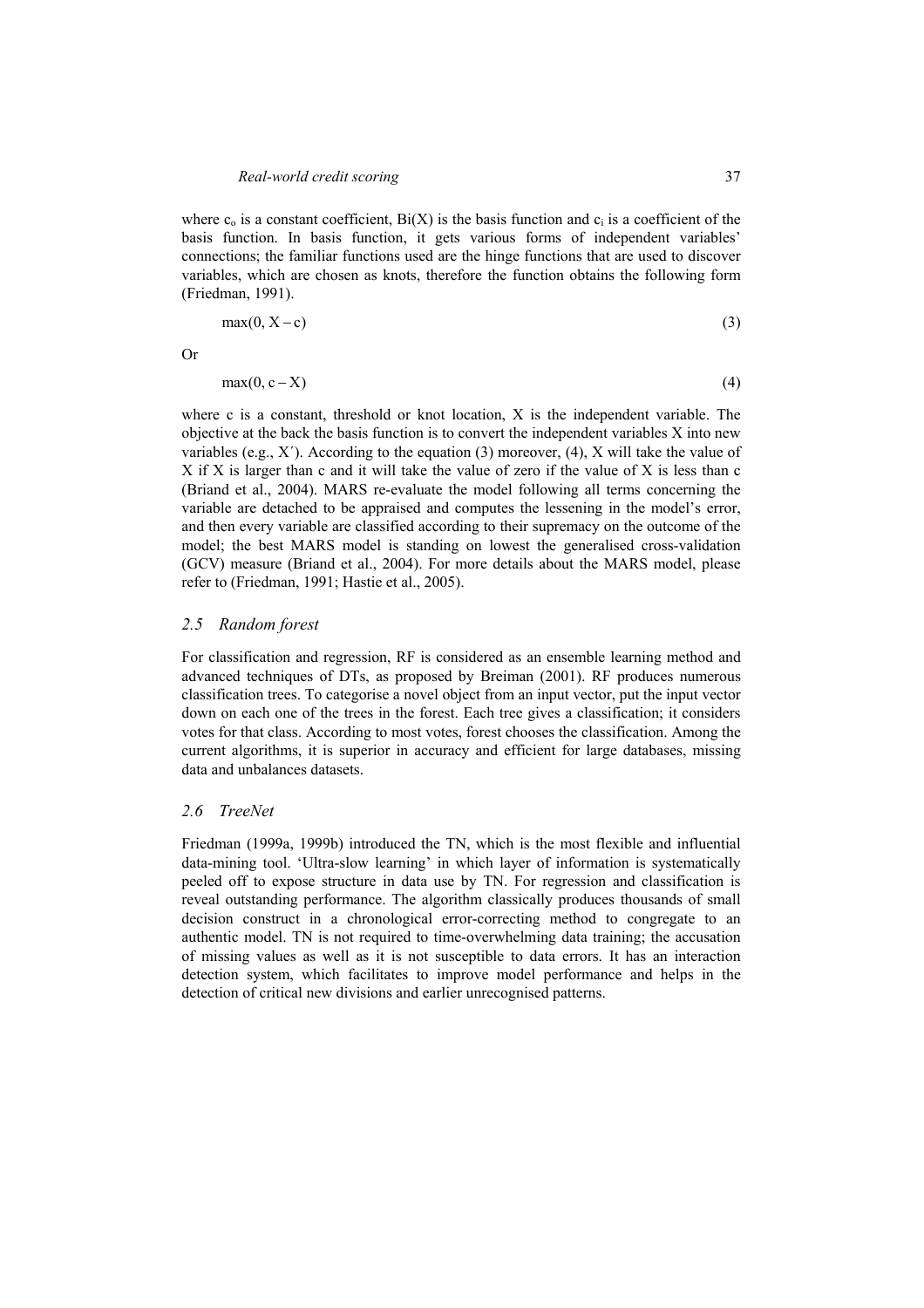# **3 Experimental design**

## *3.1 Real-world credit datasets*

We highlight six real-world credit databases to authenticate the effectiveness and feasibility of planned credit prediction classifiers. The Australian, German, Japanese and Taiwan are four well known, broadly accepted, accessed merely and publicly available at the UCI marching-learning repository; but the processed database is collected from Chi et al. (2017). Additionally, two project datasets, grounded on a historical loan dataset related with SME and farmer credit, was collected from one leading public commercial bank of China. These datasets contain customers data from 28 major cities of China. The datasets encompass an instance of non-default and default customers with a double objective variable, exemplified by a set of risk drivers, which imprison the information from the customer's application, form; personal, financial, non-financial and macroeconomics. A synopsis of the six datasets is offered in Table 1.

**Table 1** Description of databases used in the experiment

| Databases             | Total cases | Non-default/default cases | No. of attributes |
|-----------------------|-------------|---------------------------|-------------------|
| Australian credit     | 690         | 307/383                   | 14                |
| Chinese SME credit    | 3,111       | 3,040/71                  | 81                |
| Chinese farmer credit | 2,036       | 2,012/24                  | 44                |
| Japanese credit       | 690         | 307/383                   | 15                |
| German credit         | 1,000       | 700/300                   | 20                |
| Taiwan credit         | 30,000      | 23,364/6,636              | 23                |

In standard, any training set with jagged allocation between the two classes can be considered as imbalanced. Though, sample ratios 1:5 (minority samples: majority samples) or upper have generally been judged in the trail as insignificant datasets (He and Garcia, 2009). In our study, Australian and Japanese datasets are not imbalanced, German credit datasets are slightly imbalanced, and Chines SME credit, Chinese farmer credit, and Taiwan credit are mostly imbalanced. The experimental databases, consequently, are the excellent combination of balance and imbalance example even though data sampling approach is away from the range of the existing study.

#### *3.2 Performance evaluation*

Ten accuracy measures are employed to assess the experimentation of six classifiers over six different datasets, which are derived from a  $2 \times 2$  confusion matrix as that given in Table 2, where every unit comprises the figure of non-default/default prediction. The assessment measures are illustrated correspondingly as the following:

 $Accuracy = (TP + TN)/(TP + FN + TN + FP)$  (5)

$$
AUC = (1/2)(Sensitivity + Specificity)
$$
 (6)

Type I error = 
$$
FN/(TP + FN)
$$
 (7)

Type II error =  $FP/(FP + TN)$  (8)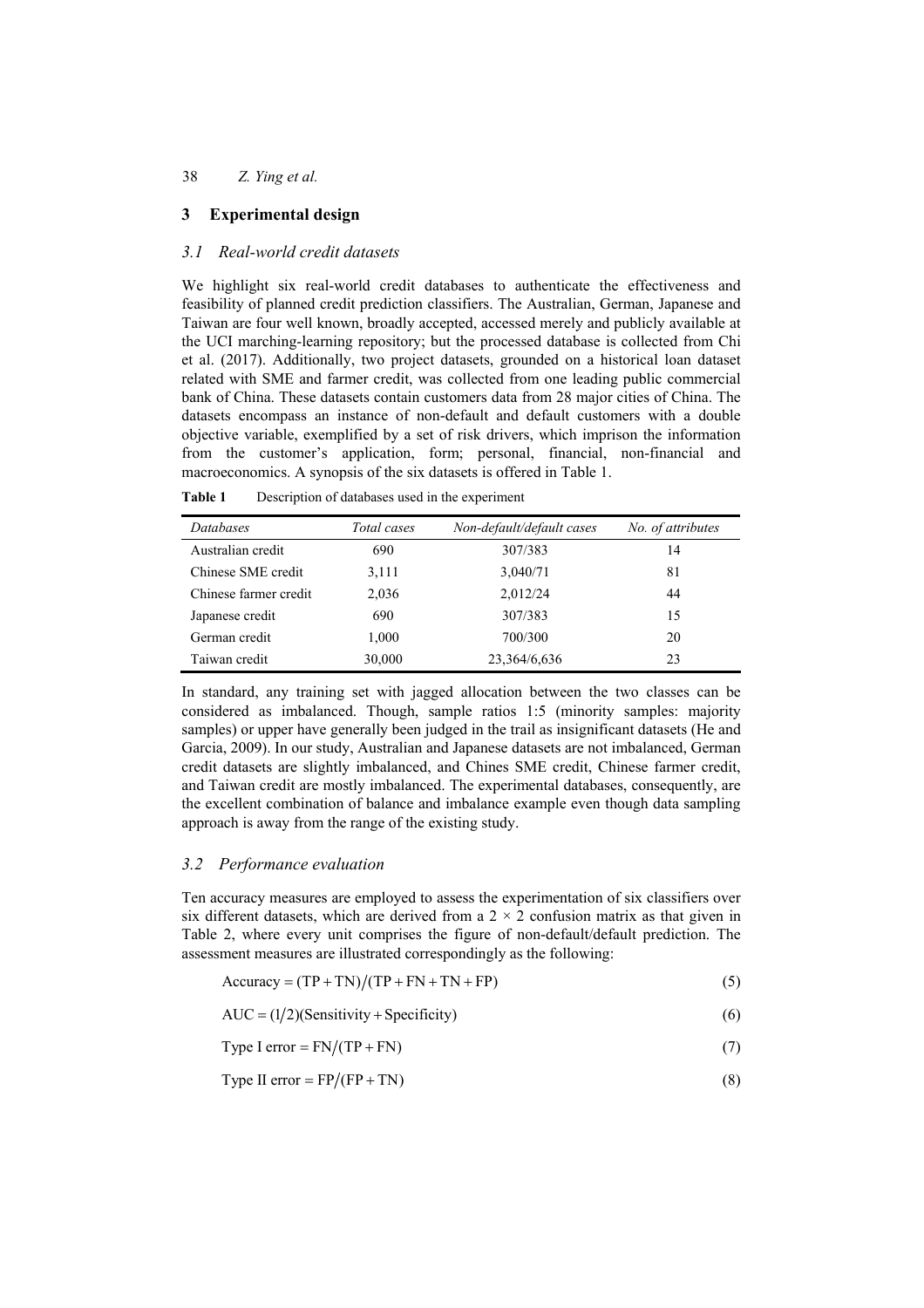*Real-world credit scoring* 39

 $F-score = (2*Precision * Recall)/(Precision + Recall)$  (9)

Kappa = (Total accuracy – Random accuracy)  $/(1 -$  Random accuracy)  $(10)$ 

Positive likelihood ratio  $(P+)$  = Sensitivity/ $(1 -$ Specificity) (11)

Negative likelihood ratio  $(P-) = (1 -$ Sensitivity) Specificity (12)

$$
G-mean = \sqrt{Sensitivity * Specificity}
$$
 (13)

$$
DP = \sqrt{3}/\pi(\log X + \log Y) \tag{14}
$$

TP, TN, FP, and FN correspond to the figure of true positive (non-default), true negative (default), false positive, false negative correspondingly. The accuracy (ACC) in equation (5) is one of the most frequent assessment procedures, which evaluates the overall efficiency of the classifier with all possible outcomes. Through ACC cannot be considered a single standard since it cannot differentiate good and bad applicants.

**Table 2** Confusion matrix

| Actual |           | Predicted |                     |
|--------|-----------|-----------|---------------------|
|        | Good      | Bad       |                     |
| Good   | TР        | FP        | $TP + FP$           |
| Bad    | FN        | TN        | $FN + TN$           |
|        | $TP + FN$ | $FP + TN$ | $TP + FP + FN + TN$ |

Therefore, the area under the curve (AUC) in equation (6) is an additional discrimination capacity measure depending on the receiver operating characteristics (ROC) curve, without any prior information about the error costs, AUC is used to estimate model performance (Hand, 2009). Type I and type II error rates in equations (7) and (8) are also employed as performance measures. Type I error appears when good applicants are misclassified as bad ones, while type II occurs when bad applicants are misclassified as good. The misclassification cost related to type I and type II are not the same. The F-score in equation (9) which is accounting for two extents of the predictive accuracy is the composite evaluation of recall and precision. Cohen's kappa (kappa) in equation (10), consider the accuracy that would be produced merely by chance. Kappa considers values from  $-1$  to  $+1$ , with a value of 0 meaning there is no conformity among the real and classified classes. A value of 1 specifies perfect concordance of the model prediction and actual class and a value of –1 indicates a total discrepancy between forecast and actual. Positive  $(p+)$  and negative  $(p-)$  likelihood ratios, equations (11) and (12), correspondingly, are well known with clinical sector those are used to choose proper diagnostic investigation and thus are helpful to contrast two classifiers. The employment of positive and negative likelihood ratios, rather than sensitivity and specificity, a measure of credit prediction capacity, has some recompense (Schaefer and Strebulaev, 2008). Superior values of P+ and inferior value of P– indicate improved performance on non-default and default classes, respectively, and consequently favoured. The geometric mean (G-mean) in equation (13) it is a metric of true positive and true negative rate. G-mean can get a high value when sensitivity and specificity are large enough. Low G-mean is an indicator of poor performance. Similarly, the discriminate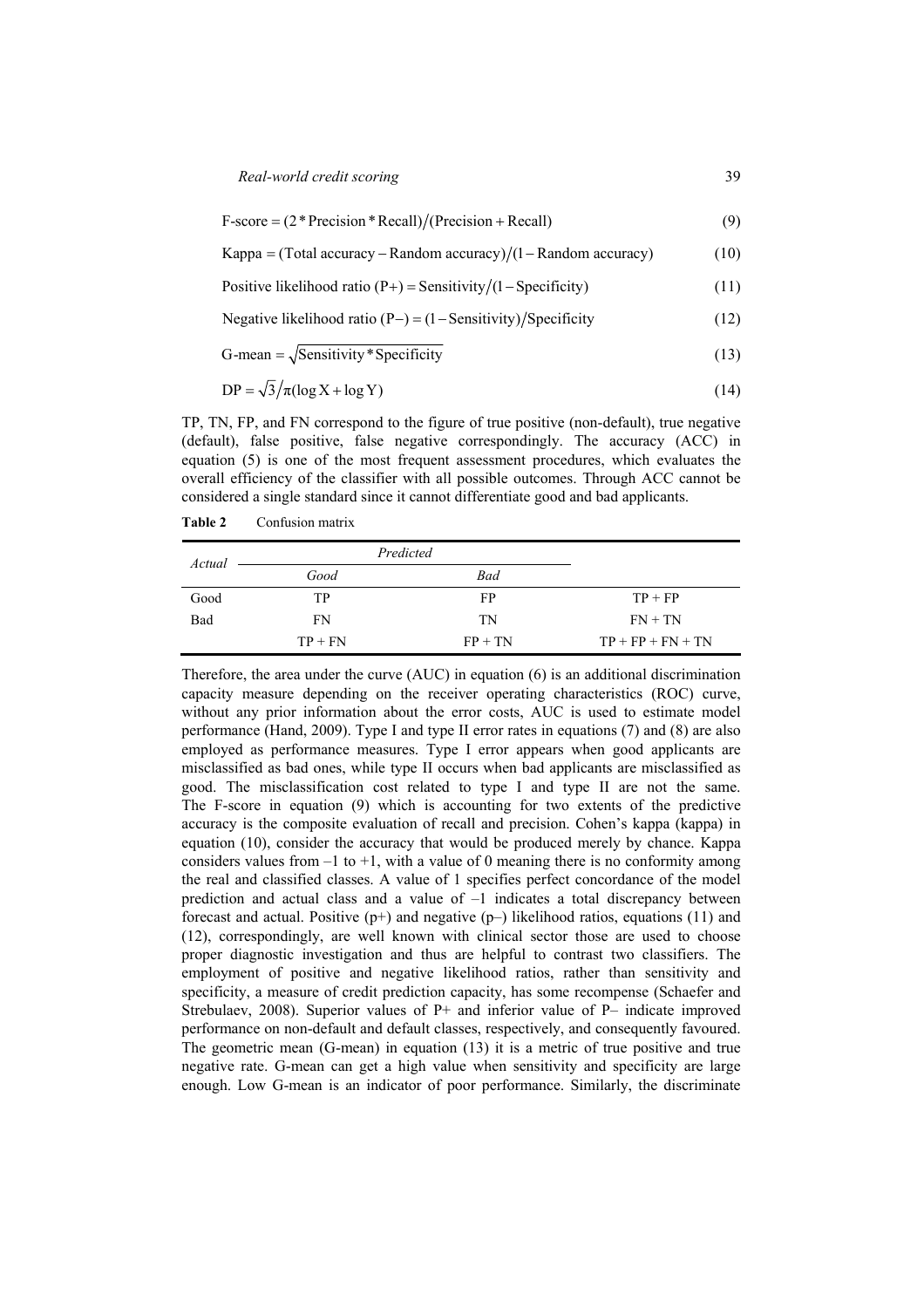power (DP) in equation (14) is another global performance measure that summarises sensitivity and specificity. It has been considered as a superior measure of diagnostic discrimination and widely used in epidemiological studies, very rarely used in credit scoring. Where  $X =$  sensitivity / (1-sensitivity) and  $Y =$  specificity / (1-specificity). The DP evaluates how well classifiers differentiate between the positive and negative cases. The classifier is considered as a poor classifier if  $DP < 1$ , limited if  $DP < 2$ , fair if  $DP < 3$ and good in other cases.

#### *3.3 Statistical significance test*

According to García et al. (2015), as the different models employed various splitting methods, it is not sufficient to authenticate one model gets results better than other. To assess performance thoroughly, it would appear appropriate to use some hypothesis testing to emphasise that the experimental variations in returns are statistically significant. A statistical test can be parametric and non-parametric (Demšar, 2006). As parametric tests theoretically unsuitable and statistically hazardous, Demšar (2006) recommended that using non-parametric tests is preferable to parametric tests since they do not suppose normality of the data or homogeneity of the variance. We use Friedman's test to rank all the techniques, which is a non-parametric test. Friedman's (1940) analysis ranks the classifiers for each dataset independently. The rank 1 for best ranking classifier rank 2 for second best and so on. Under the null hypothesis of Friedman, the test is that every classifier from this group performs identically and all distinction is merely random fluctuations. The Friedman statistics  $x_F^2$  is distributed according to  $x_F^2$  with K–1 degrees of freedom when N (number of datasets) and K (number of classifiers). We used a post-hoc test Holm to compare all the methods when the null hypothesis is rejected. This test is various evaluation measures to contrast all techniques that can be used. Holm's test is a step-up measure that serially tests the hypothesis prearranged by their significance. Each p-value p<sub>i</sub>  $(p_0 \le p1 \le ... \le pnc - 1)$  is compared with  $\alpha$  (NC – i), with the number of pairwise comparisons. All the linger hypothesis are retained as well when a particular null hypothesis cannot be rejected. In our experiments, on all the test carried out, the level of significance has been  $\alpha = 0.1$ .

#### **4 Results and discussion**

The vital pace before constructing the model is to organise the data for training, initially; a test is finished for any missing variables, which are substituted through an assertion approach by replacing the missing variables by the average or mean value of the respective variables.

In this paper, the six algorithms compared, these are a CART, MARS, LASSO, LR, RF, and TN. The k-fold cross-validation (CV) was applied concerning the experimental setting and data splitting method, i.e., the real dataset being divided into k-folds or subgroup of the same dimensions where each split has to be trained and tested. Therefore, the outcome is calculated by taking the average of all folds/subgroup that has been tested. We repeated 50 times five-fold CV was applied for each dataset, as (He and Garcia, 2009; Jones et al., 2015; Ala'raj and Abbod, 2016) recommended that 5–10 folds can be a reasonable alternative with datasets of various sizes.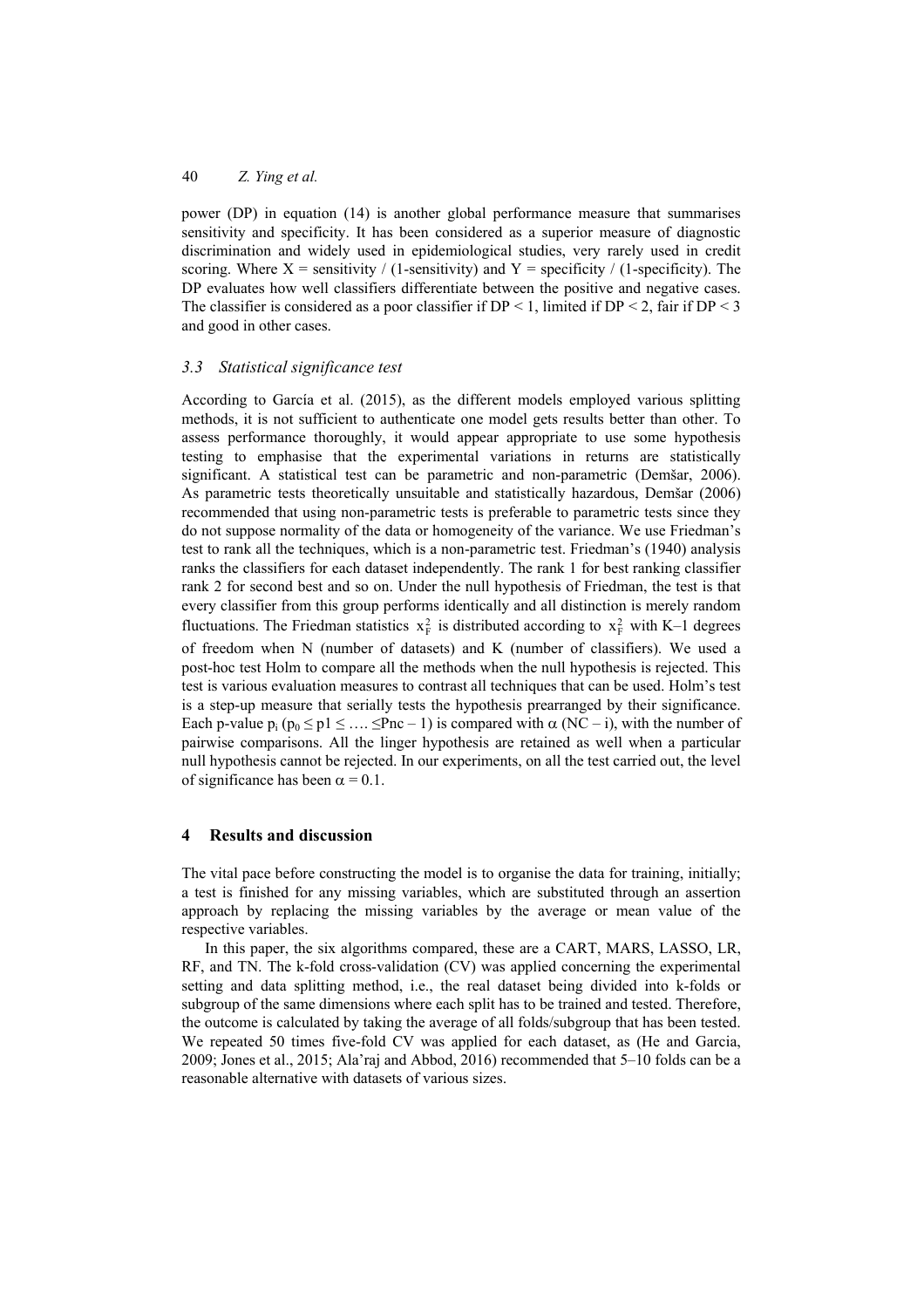However, the model choice and parameter determination is a very significant part of the performance of the classifiers. In case of the CART, the initial phase requires growing the tree by a recursive division technique and partition points through GINI. It also utilises the lowest cost complexity CV as a pruning algorithm, and 'one standard error rule' was adjusted to choose the optimal tree. For the LR model, 0.50 cut off point has been applied. For all others, classifiers provided by Salford Predictive Modeler 8.2 were used with their default configurations.

Our purpose in this empirical assessment is to examine the performance of six algorithms for comparison purposes and to find out which one is the best. To validate our approach and to reach a reliable conclusion, Tables 3–8 review the performance indicator measures of the six classifiers. The top algorithm for every dataset is highlighted using bold fonts; the second best is market with italic and bold fonts.

| Name        | Accuracy AUC |  |  |  | Type I Type II F-score Kappa P+ P- G-mean DP<br>error error                      |  |
|-------------|--------------|--|--|--|----------------------------------------------------------------------------------|--|
| <b>CART</b> | 0.9402       |  |  |  | 0.6245 0.0042 0.7468 0.9686 0.3660 1.3335 0.0165 0.5022 1.0522                   |  |
| LASSO       | 0.7891       |  |  |  | 0.5426 0.0033 0.9114 0.8794 0.1248 1.0936 0.0376 0.2972 2.2703                   |  |
| LR          | 0.9431       |  |  |  | $0.6421$ $0.0003$ $0.7154$ $0.9700$ $0.4211$ $1.3972$ $0.0012$ $0.5333$ 7.7983   |  |
| <b>MARS</b> | 0.8351       |  |  |  | $0.5539$ $0.0031$ $0.8891$ $0.9081$ $0.1632$ $1.1212$ $0.0284$ $0.3325$ $5.6712$ |  |
| <b>RF</b>   | 0.0948       |  |  |  | 0.5101 0.0044 0.9754 0.1373 0.0030 1.0207 0.1807 0.1565 0.4146                   |  |
| TreeNet     | 0.9460       |  |  |  | $0.6383$ $0.0028$ $0.7207$ $0.9717$ $0.4043$ $1.3837$ $0.0099$ $0.5277$ $1.1824$ |  |

**Table 3** Classifier results for all classifiers for the Chinese SME dataset

Starting with the Chinese SME dataset in Table 3 from experimental results, we find that, TN and LR is a close competitor in all of the performance measures. Regarding accuracy, TN has the highest prediction accuracy, the score is 94.60%, and the close opponent is LR with 94.31% score. In the case of F-score TN also shows the highest prediction accuracy with 97.17% score. In the other performance measures, like AUC (63.83%), type I error (0.28%), type II error (72.07%) kappa (40.43%), P+ (1.38), P– (0.0099), G-mean (52.77%) and DP (1.1824) results confirm that TN has second highest prediction accuracy. On the other hand, LR shows supremacy in all of the performance measures with following scores: AUC (64.21%), type I error (0.03%), type II error (71.54%) kappa (42.11%), P+ (1.39), P– (0.0012), G-mean (53.33%) and DP (7.7983). For the other classifiers it shows moderate performances except for RF, throw RF is one of the top classifiers, but it shows very miserable performances for this dataset.

| Classifier results for all classifiers for the Chinese farmer dataset<br>Table 4 |  |
|----------------------------------------------------------------------------------|--|
|----------------------------------------------------------------------------------|--|

|              | Name Accuracy AUC $Type I$ Type II F-score Kappa $P+$ P- G-mean DP |  |  |  |                                                                                             |  |
|--------------|--------------------------------------------------------------------|--|--|--|---------------------------------------------------------------------------------------------|--|
| <b>CART</b>  | 0.8497                                                             |  |  |  | $0.5214$ $0.0052$ $0.9519$ $0.9181$ $0.0689$ $1.0450$ $0.1086$ $0.2187$ $0.5422$            |  |
| <b>LASSO</b> |                                                                    |  |  |  | $0.0157$ $0.4504$ $0.1111$ $0.9882$ $0.0079$ $-0.0009$ $0.8995$ $9.3843$ $0.1026$ $-0.5615$ |  |
| LR.          |                                                                    |  |  |  | 0.8669 0.5319 0.0029 0.0000 0.9280 0.1035 1.0684 0.0428 0.2578 0.7702                       |  |
| <b>MARS</b>  |                                                                    |  |  |  | 0.8438 0.5188 0.0058 0.0000 0.9147 0.0603 1.0394 0.1342 0.2079 0.4902                       |  |
| RF           | 0.0123                                                             |  |  |  | $0.2559$ $0.5000$ $0.9882$ $0.0010$ $-0.0010$ $0.5060$ 42.3958 $0.0768$ $-1.0603$           |  |
| TreeNet      | 0.8703                                                             |  |  |  | $0.5213$ $0.0062$ $0.9511$ $0.9302$ $0.0695$ $1.0448$ $0.1272$ $0.2204$ $0.5043$            |  |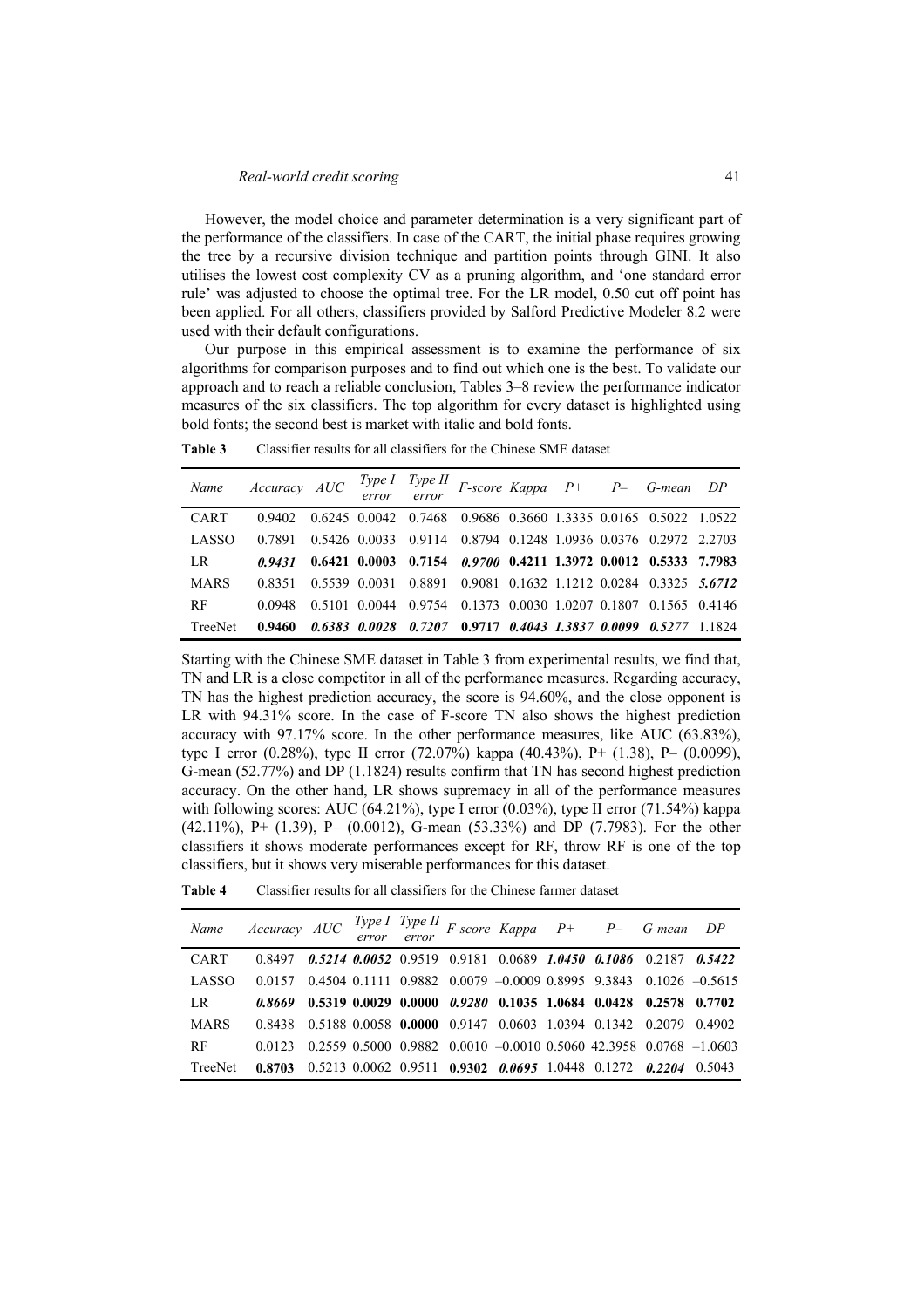Looking at the Chinese farmer dataset in Table 4, LR shows the highest prediction accuracy in seven performance measures out of ten. These are: AUC (53.19%) type I error (0.29%), type II error (0.00%), P+ (1.0684), P– (0.0428), G-mean (25.78%) and DP (0.7702). In the accuracy  $(87.03\%)$ , F-score  $(93.02\%)$  and kappa  $(6.95\%)$  TN shows top performance. Beside this CART has been emerged as a second classifier in some of the performance measures like AUC (52.14%), type I error (0.52%), kappa (6.89%), P+ (0.1086), P– (0.1086) and DP (0.5422). LASSO and RF have shown miserable performance.

**Table 5** Classifier results for all classifiers for the Australian dataset

|              | Name Accuracy AUC $\frac{Type I}{error}$ F-score Kappa P+ P- G-mean DP |               |  |                                                                        |  |  |
|--------------|------------------------------------------------------------------------|---------------|--|------------------------------------------------------------------------|--|--|
| <b>CART</b>  | 0.8551                                                                 |               |  | 0.8584 0.2133 0.0699 0.8503 0.7116 11.2532 0.2293 0.8554 0.9322        |  |  |
| <b>LASSO</b> | 0.8551                                                                 |               |  | 0.8579 0.2117 0.0725 0.8499 0.7114 10.8720 0.2282 0.8551 0.9251        |  |  |
| LR           | 0.9319                                                                 |               |  | 0.9301 0.0988 0.0410 0.9255 0.8628 21.9901 0.1030 0.9297 1.2843        |  |  |
| <b>MARS</b>  |                                                                        |               |  | 0.9087 0.9077 0.1391 0.0455 0.9023 0.8170 18.9409 0.1457 0.9065 1.1655 |  |  |
| <b>RF</b>    | 0.7478                                                                 |               |  | 0.7923 0.3525 0.0628 0.7705 0.5121 10.3160 0.3761 0.7790 0.7929        |  |  |
| TreeNet      | 0.8464                                                                 | 0.8464 0.2087 |  | 0.0986 0.8374 0.6928 8.0294 0.2315 0.8446 0.8491                       |  |  |

In the Australian dataset, as the experimental results demonstrated in Table 5, LR prediction model has shown significantly better in all criterions. This can clearly be seen from accuracy (93.19%), AUC (93.01%), type I error (09.88%), type II error (04.10%), F-score (92.55%), kappa (86.28%), P+ (21.9901), P– (0.1030), G-mean (92.97%), DP (1.2843). MARS also has reveal better performance in all of the cases as a second-best classifier as accuracy  $(90.87%)$ , AUC  $(90.77%)$ , type I error  $(13.91%)$ , type II error (04.55%), F-score (90.23%), kappa (81.70%), P+ (18.9409), P– (0.1457), G-mean (90.65%), DP (1.1655). All other classifiers have revealed better results but have a meaningful distinction with the finest model LR.

**Table 6** Classifier results for all classifiers for the German dataset

|              | Name Accuracy AUC $\frac{Type I}{error}$ F-score Kappa P+ P- G-mean DP |  |                                                  |  |                                                                                  |  |
|--------------|------------------------------------------------------------------------|--|--------------------------------------------------|--|----------------------------------------------------------------------------------|--|
| <b>CART</b>  | 0.6970                                                                 |  |                                                  |  | 0.6650 0.1650 0.5049 0.7660 0.3445 1.6537 0.3333 0.6430 0.3836                   |  |
| <b>LASSO</b> | 0.7190                                                                 |  |                                                  |  | $0.6912$ $0.1392$ $0.4785$ $0.7810$ $0.3983$ $1.7991$ $0.2669$ $0.6700$ $0.4569$ |  |
| LR           | 0.7430                                                                 |  |                                                  |  | $0.7113$ $0.1300$ $0.4475$ $0.8025$ $0.4411$ $1.9441$ $0.2353$ $0.6933$ $0.5056$ |  |
| <b>MARS</b>  | 0.7030                                                                 |  |                                                  |  | 0.6909 0.1203 0.4979 0.7591 0.3903 1.7670 0.2396 0.6646 0.4784                   |  |
| <b>RF</b>    | 0.5650                                                                 |  |                                                  |  | $0.6564$ $0.0870$ $0.6003$ $0.5748$ $0.2389$ $1.5210$ $0.2176$ $0.6041$ $1.3102$ |  |
| TreeNet      | 0.7140                                                                 |  | 0.6911 0.1327 0.4851 0.7741 0.3965 1.7879 0.2578 |  | $0.6683$ 2.1459                                                                  |  |

For the German dataset is shown in Table 6, LASSO exceptionally has demonstrated better performance in accuracy (71.90%), AUC (69.12%), type II error (47.85%), F-score (78.10%), kappa (39.83%), P+ (1.7991) and G mean (67.005) as second-best classifiers. The more consistent classifiers LR also express superiority in case of accuracy (74.30%), AUC (71.13%), type II error (44.75%), F-score (80.25%), kappa (44.11%), P+ (1.9441) and G-mean (69.33%). RF exposes supremacy in the type I error (8.70%) and P– (0.2176). Finally, TN confirms the best result in the perspective of DP (2.1459).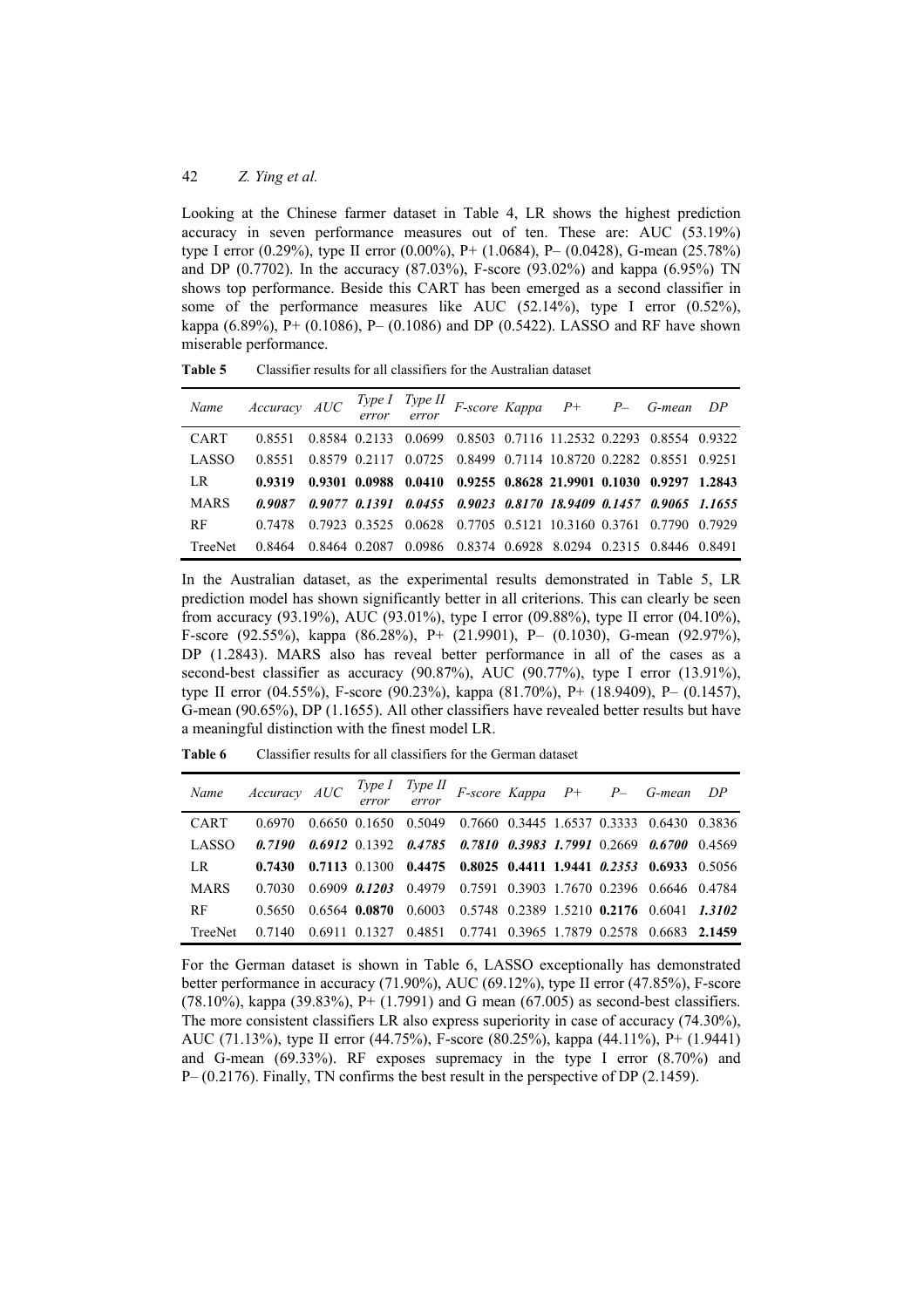The outcomes for the Japanese dataset in Table 7 reveal the dominance of the MARS approach over other classifiers in maximum performance criterions. The performances of MARS reaches in accuracy (86.67%), AUC (86.95%), type II error (6.04%), F-score (86.19%), kappa (73.45%), P+ (13.2308), G-mean (86.67%) and DP (0.9881). In the other two cases; type I error and P– TN express supremacy with the score of 17.96% and 0.1980. RF and all other classifiers also express modest performances in the entire performance criterion.

**Table 7** Classifier results for all classifiers for the Japanese dataset

| Name         | Accuracy AUC |               | Type 1<br>error   | Type II<br>error | F-score Kappa                                                 |        | $P+$                                | $P-$   | G-mean        | DP     |
|--------------|--------------|---------------|-------------------|------------------|---------------------------------------------------------------|--------|-------------------------------------|--------|---------------|--------|
| CART         | 0.8551       |               | 0.8584 0.2133     | 0.0699           |                                                               |        | 0.8503 0.7116 11.2533 0.2293        |        | 0.8554 0.9322 |        |
| LASSO        | 0.8580       |               | 0.8608 0.2089     | 0.0695           | 0.8529                                                        |        | 0.7172 11.3848 0.2245               |        | 0.8580        | 0.9401 |
| LR.          | 0.8623       | 0.8632 0.1971 |                   | 0.0765           | 0.8554                                                        |        | 0.7251 10.4989 0.2135               |        | 0.8611        | 0.9327 |
| <b>MARS</b>  | 0.8667       |               | 0.8695 0.2006     | 0.0604           | 0.8619                                                        |        | 0.7345 13.2308 0.2135               |        | 0.8667        | 0.9881 |
| RF           | 0.8652       |               | 0.8657 0.1925     | 0.0760           | 0.8580                                                        |        | $0.7307$ 10.6214 0.2084             |        | 0.8638        | 0.9413 |
| TreeNet      | 0.8652       |               | 0.8638 0.1796     | 0.0927           | 0.8549                                                        | 0.7295 | 8.8499                              | 0.1980 | 0.8627        | 0.9099 |
| Table 8      |              |               |                   |                  | Classifier results for all classifiers for the Taiwan dataset |        |                                     |        |               |        |
| Name         | Accuracy     | AUC           | Type 1<br>error   | Type II<br>error |                                                               |        | F-score Kappa P+                    | $P-$   | G-mean        | DP     |
| <b>CART</b>  | 0.7516       | 0.6681        | 0.1191            | 0.5447           | 0.8316                                                        |        | $0.3641$ 1.6172 0.2615              |        | 0.6333        | 0.4362 |
| <b>LASSO</b> | 0.6848       |               | 0.6249 0.1264     | 0.6239           | 0.7747                                                        |        | 0.2717 1.4003 0.3361                |        | 0.5732        | 0.3417 |
| LR.          | 0.6828       |               | 0.6243 0.1260     | 0.6254           | 0.7727                                                        |        | 0.2703 1.3976 0.3363                |        | 0.5722        | 0 3411 |
| <b>MARS</b>  | 0.7575       |               | $0.6692$ 0.1245   | 0.5372           |                                                               |        | $0.8376$ $0.3629$ $1.6297$ $0.2689$ |        | 0.6365        | 0.4314 |
| RF           | 0.4442       |               | $0.6013$ 0.0713   | 0.7261           | 0.4650                                                        |        | $0.1230$ 1.2791 0.2602              |        | 0.5044        | 0.3813 |
| TreeNet      | 0.7585       |               | $0.6764$ $0.1138$ | 0.5333           | 0.8362                                                        |        | 0.3823 1.6617 0.2438                |        | 0.6431        | 0.4595 |

Finally, at the Taiwan dataset, in Table 8, TN has exposed superior performances in seven measures out of ten. TN has the highest accuracy (75.85%), followed by MARS (75.75%) and CART (75.16%). The other top result-oriented measures by TN are AUC (67.64%), type II error (53.33%), kappa (38.23%), P+ (1.6617), P– (0.2438), G-mean (64.31%), and DP (0.4595). MARS also secures first position in F-score (83.76%) and a second position in following aspects, accuracy (75.75%), AUC (66.92%), type II error  $(53.72\%)$ , P+  $(1.6297)$ , G-mean  $(63.65\%)$ . The other classifiers also demonstrate better performance except for RF.

The mean and standard deviation of all performance measures is to provide quantitative experimental results and supplementary precise, are correspondingly calculated and listed in Table 9, in which the most favourable outcome for the row is in bold and the second best is market with italic and bold fonts.

For the mean and standard deviation combined with all credit dataset, the experimental results presented in Table 9 reveal that in all performance criterions, except a few, LR has shown an excellent prediction capability. On the other hand, TN also proved as a consistent classifier by outstanding results with LR. Beside this two, MARS and CART also display reasonable performance, but RF and LASSO failed to establish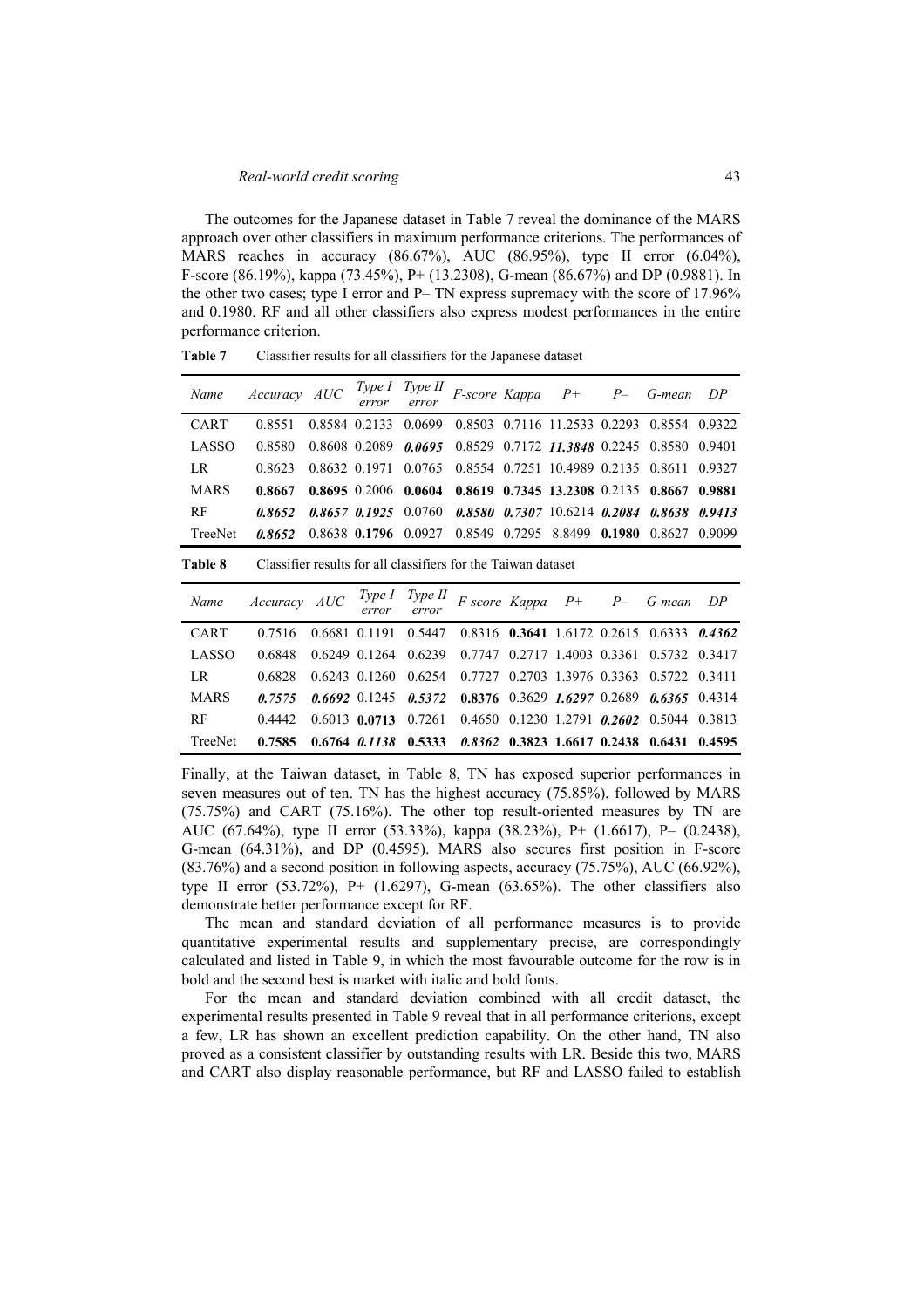themselves as a reliable classifier in the present study even though RF is considered as a new and dependable approach for credit classification.

| Name       |      | <b>CART</b> | <b>LASSO</b> | LR     | <b>MARS</b> | RF      | <b>TreeNet</b> |
|------------|------|-------------|--------------|--------|-------------|---------|----------------|
| Accuracy   | Mean | 0.8248      | 0.6536       | 0.8383 | 0.8191      | 0.4549  | 0.8334         |
|            | Std. | 0.0866      | 0.3203       | 0.1043 | 0.0754      | 0.3441  | 0.0837         |
| <b>AUC</b> | Mean | 0.6993      | 0.6713       | 0.7171 | 0.7163      | 0.6136  | 0.7062         |
|            | Std. | 0.1342      | 0.1665       | 0.1518 | 0.1466      | 0.2173  | 0.1299         |
| Type I     | Mean | 0.1200      | 0.1334       | 0.0925 | 0.0989      | 0.2012  | 0.1073         |
| error      | Std. | 0.0959      | 0.0766       | 0.0775 | 0.0786      | 0.1902  | 0.0864         |
| Type II    | Mean | 0.48135     | 0.5240       | 0.3176 | 0.3383      | 0.5715  | 0.4802         |
| error      | Std. | 0.3564      | 0.3970       | 0.3179 | 0.3593      | 0.4161  | 0.3401         |
| F-score    | Mean | 0.8642      | 0.6910       | 0.8757 | 0.8640      | 0.4678  | 0.8674         |
|            | Std. | 0.0706      | 0.3373       | 0.0781 | 0.0595      | 0.3413  | 0.0715         |
| Kappa      | Mean | 0.4278      | 0.3704       | 0.4706 | 0.4302      | 0.2678  | 0.4458         |
|            | Std. | 0.2469      | 0.2984       | 0.2817 | 0.3163      | 0.2960  | 0.2414         |
| G-mean     | Mean | 0.6180      | 0.5594       | 0.6412 | 0.6025      | 0.4974  | 0.6278         |
|            | Std. | 0.2393      | 0.3054       | 0.2440 | 0.2814      | 0.3219  | 0.2367         |
| $P+$       | Mean | 4.6927      | 4.5749       | 6.3827 | 6.2882      | 4.2107  | 3.7929         |
|            | Std. | 5.0866      | 5.0880       | 8.4638 | 7.0806      | 4.8601  | 3.6177         |
| $P-$       | Mean | 0.1964      | 1.7463       | 0.1554 | 0.1717      | 7.2731  | 0.1780         |
|            | Std. | 0.1142      | 3.7432       | 0.1278 | 0.0877      | 17.2067 | 0.0947         |
| DP         | Mean | 0.7131      | 0.7287       | 1.9387 | 1.5375      | 0.4633  | 1.0085         |
|            | Std. | 0.2917      | 0.9325       | 2.8895 | 2.0479      | 0.8227  | 0.6188         |

**Table 9** The mean and standard deviation of model evaluation measures

#### *4.1 Significance test results*

According to García et al. (2015), as the different approach utilised unlike splitting methods, it is not sufficient to validate one model achieves results more significant to other. To evaluate performance thoroughly, it would appear appropriate to use a few hypotheses testing to highlight that the investigational differences in results are statistically significant.

In this research, we have measured the value of Friedman's ranks for all measures. Those values express the performance and make rank for of all models. Figures 1–10 show average rank of all approaches over six different datasets on ten different performances measures. For space constraints, we have put only two (accuracy, AUC) statistical significance test results here. With  $\alpha = 0.1$  significance level, it has shown TN is the best model according to accuracy and LR is the best model from the perspective of AUC. The post-hoc Holm test in Table 10 has expressed the level of differences with the best model to other models. If the P-value of the test is lower than 10%, then the null hypothesis is rejected. Therefore, TN is significantly better than corresponding models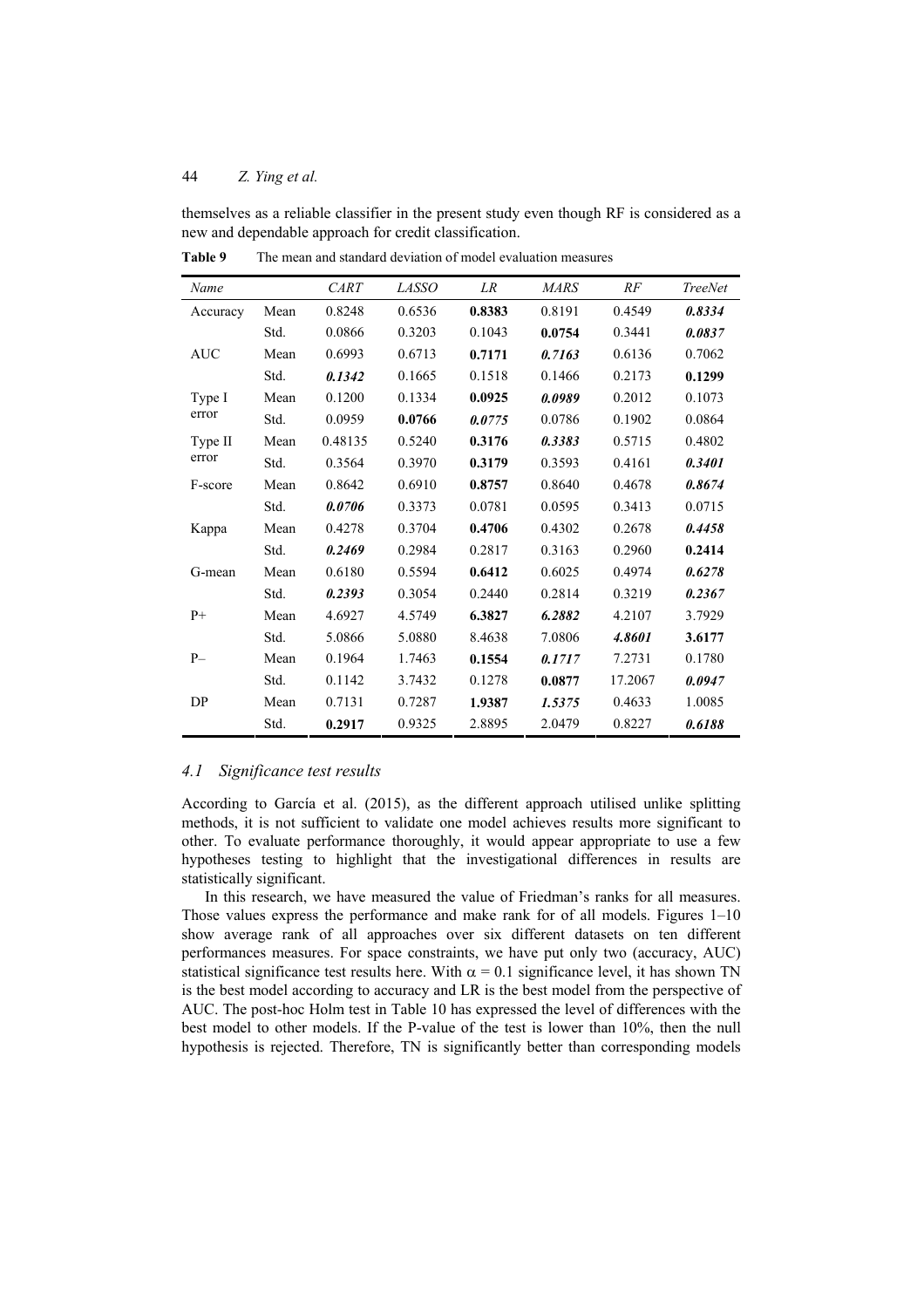regarding accuracy. It has a significant statistical difference between RF and LASSO but not with other models. In the case of AUC with 10% significant, the result indicates that no significant difference with CART, MARS, and TN and has a significant difference with RF and LASSO.

**Table 10** The result of statistical significance test (Friedman and Holm test)

|                   | Accuracy  |                                |                | AUC     |                                |
|-------------------|-----------|--------------------------------|----------------|---------|--------------------------------|
| Method            | $P-value$ | Hypothesis<br>$(\alpha = 0.1)$ | Method         | P-value | Hypothesis<br>$(\alpha = 0.1)$ |
| TreeNet vs. RF    | 0.0034    | Rejected                       | LR vs. RF      | 0.0043  | Rejected                       |
| TreeNet vs. LASSO | 0.0896    | Rejected                       | LR vs. LASSO   | 0.0760  | Rejected                       |
| TreeNet vs. CART  | 0.1228    | Not rejected                   | LR vs. CART    | 0.1468  | Not rejected                   |
| TreeNet vs. MARS  | 0.5892    | Not rejected                   | LR vs. TreeNet | 0.4875  | Not rejected                   |
| TreeNet vs. LR    | 0.8170    | Not rejected                   | LR vs. MARS    | 0.8774  | Not rejected                   |

Figure 1 Average rank of overall accuracy (see online version for colours)



Figure 2 Average rank of AUC (see online version for colours)

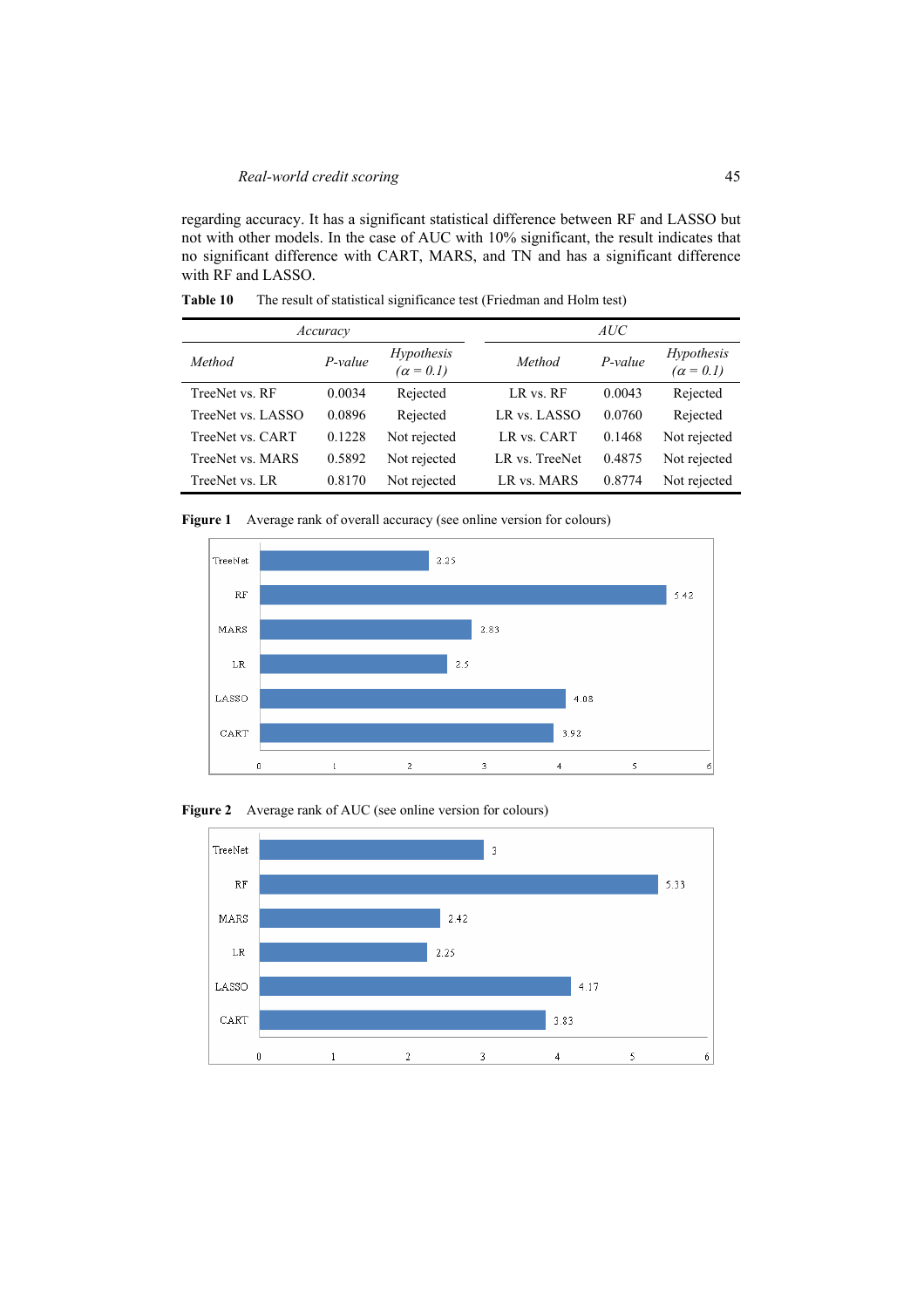

Figure 3 Average rank of type I error (see online version for colours)





**Figure 5** Average rank of F-score (see online version for colours)

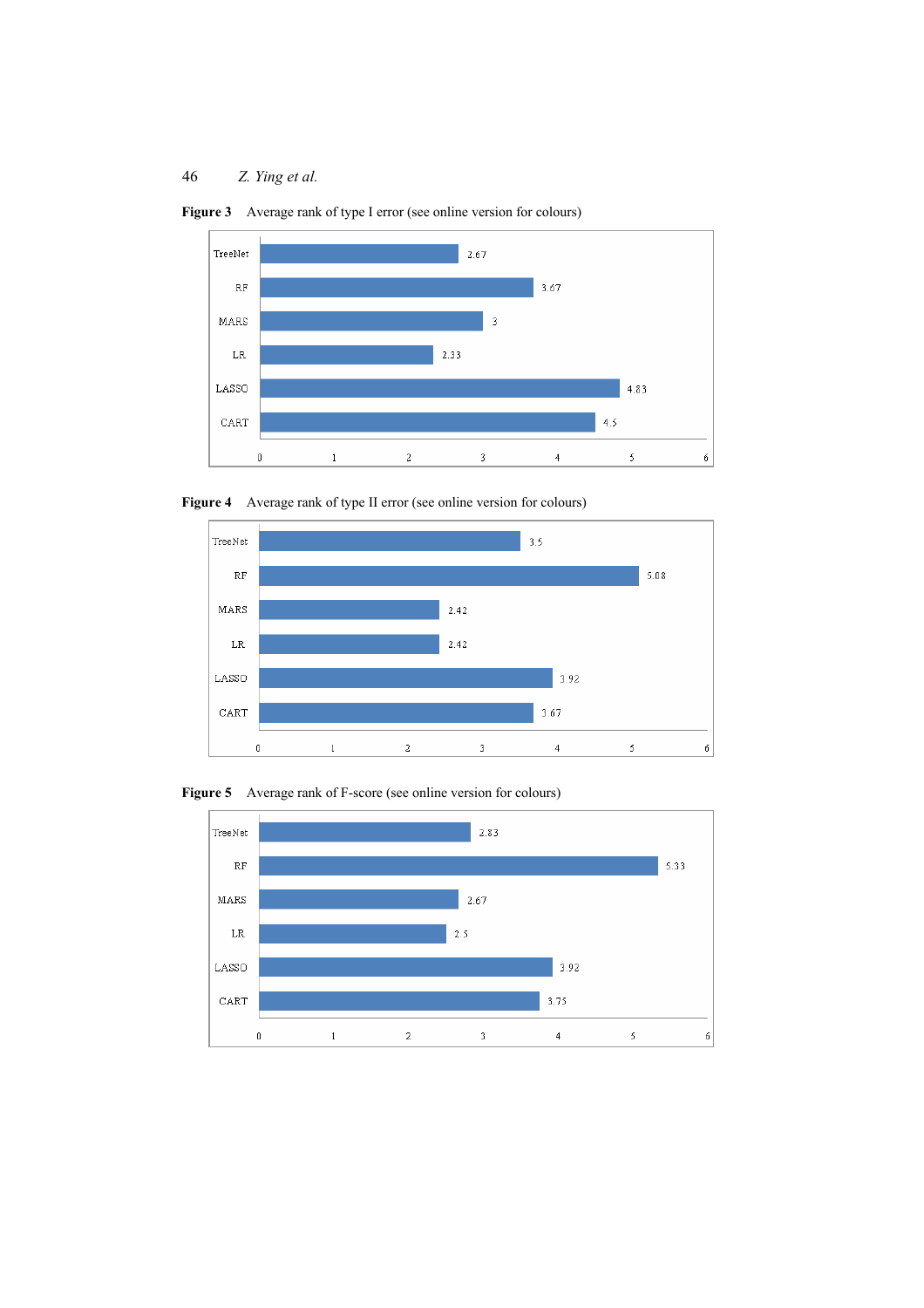*Real-world credit scoring* 47



**Figure 6** Average rank of kappa (see online version for colours)





**Figure 8** Average rank of P+ (see online version for colours)

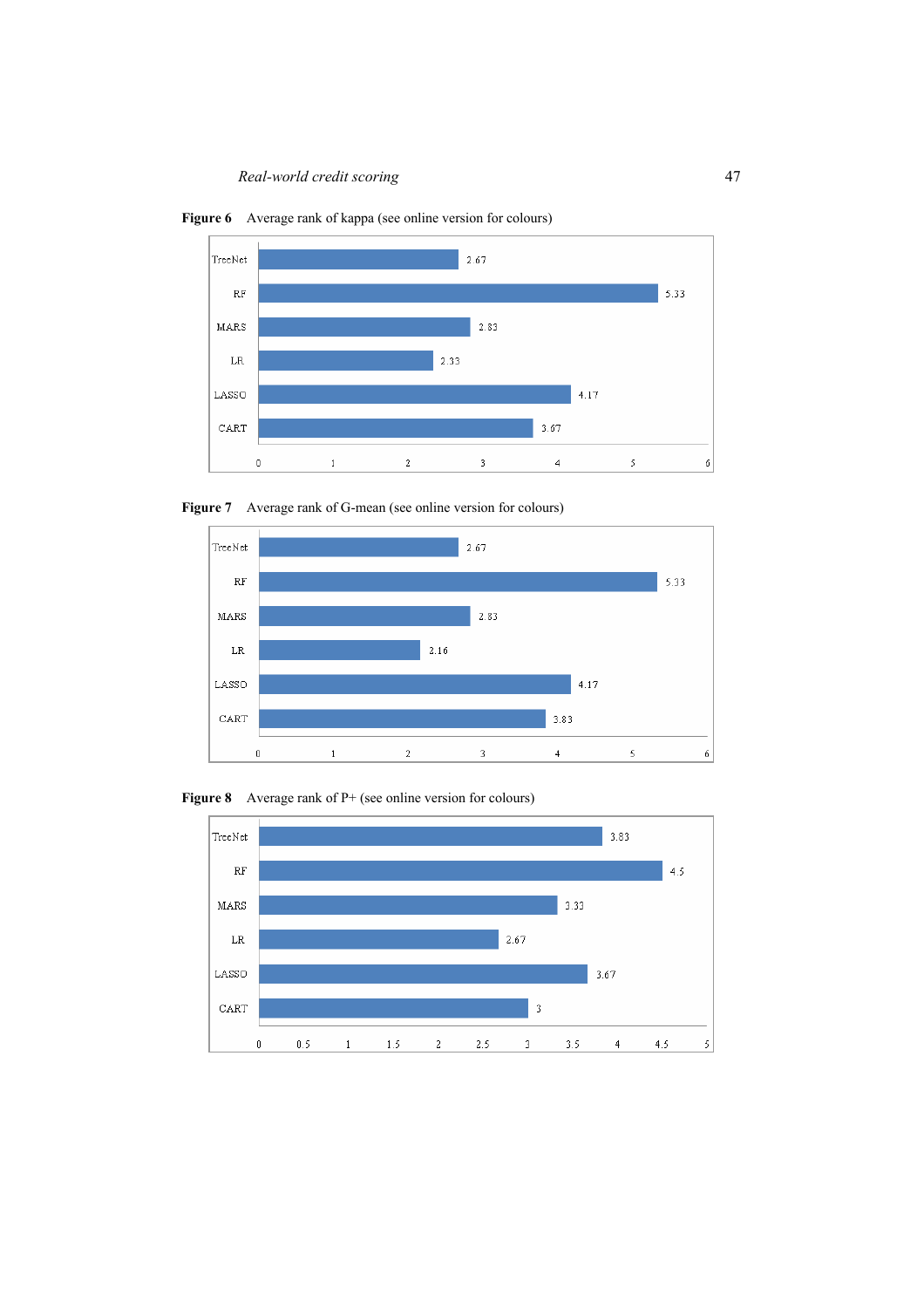

**Figure 9** Average rank of P– (see online version for colours)





## *4.2 Cost of credit prediction errors*

In this part, we sum up the costs of credit prediction errors, type I and type II errors and their influence on classifier assortment. Some previous study (Lee and Chen, 2005; Nanda and Pendharkar, 2001; West, 2000) give an opinion that accumulating these costs into the prediction models can direct to improved and more specific results. It is noticeable that the costs correlated to type I errors (a creditor being non-default is misclassified as default) and type II errors (a creditor being default is misclassified as non-default) are notably different. Generally, the misclassification costs associated with type II errors,  $P_{12}$ , are much higher and more unfavourable than those related type I errors,  $P_{21}$ . In this aspect, It is essential, to evaluate the credit prediction algorithms with their related cost, equation (15) rather than relying on the only overall accuracy of the respective model.

$$
EMCC = P_{12} * \pi_2 * (x_2/X_2) + P_{21} * \pi_1 * (x_1/X_1)
$$
\n(15)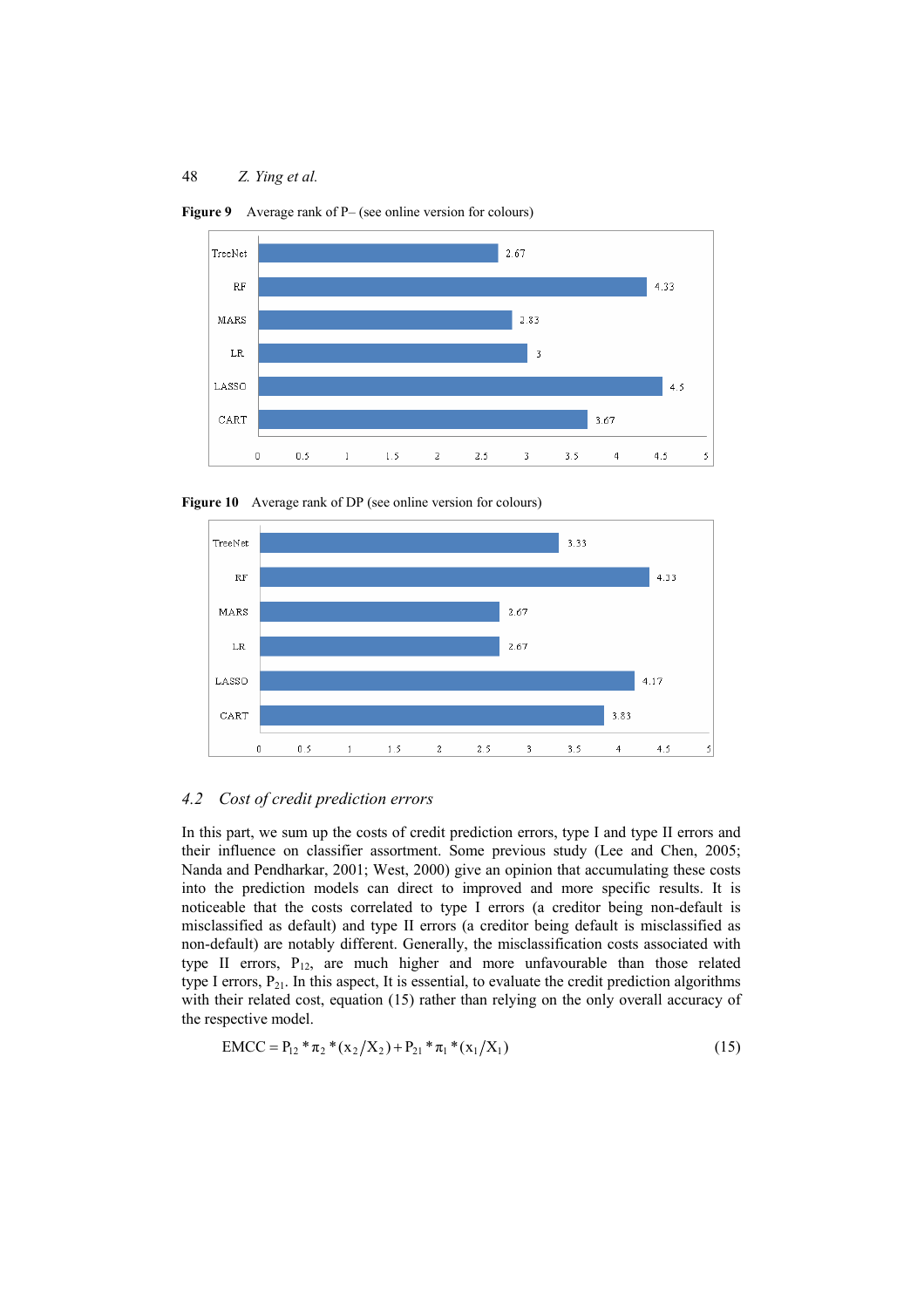To settle on the cost of the credit prediction models, the proportion of misclassification (MC) costs proposed by Dr. Hofman, connected with type II and type I, is 5:1 (West, 2000). It is not only on this relative cost ratio at 5:1, but also it presents a sensitivity analysis using higher cost ratios, e.g., 7:1, 10:1, 12:1 and 15:1. In the present study, accordingly, we reflect on four different levels of MC cost for each database. For the turmoil financial circumstances, mainly, it is predictable that the higher cost ratio might be more suitable, on the other hand, recommended that the relative cost ratio can vary from 5:1 to 20:1. To determine the cost function, it also requires an assessment of prior probabilities of non-default credit,  $\pi_1$ , and default credit,  $\pi_2$ , in the application pool of the credit prediction model. These prior probabilities are anticipated from real ratios of non-default and default credit in the empirical databases. The ratios  $x_2/X_2$  and  $x_1/X_1$  in equation (15) calculate the probability of making type II errors and type I errors, in that order.

**Table 11** Misclassification costs achieved from Chinese SME and farmer credit datasets

| Credit      |        |                                 | Chinese SME credit |        |                                 |        | Chinese farmer credit |        |  |  |
|-------------|--------|---------------------------------|--------------------|--------|---------------------------------|--------|-----------------------|--------|--|--|
| prediction  |        | Expected misclassification cost |                    |        | Expected misclassification cost |        |                       |        |  |  |
| model       | 5:1    | $7 \cdot 1$                     | 10:1               | 15:1   | 5:1                             | 7.1    | 10:1                  | 15:1   |  |  |
| CART        | 0.0149 | 0.0154                          | 0.0159             | 0.0162 | 0.0102                          | 0.0105 | 0.0107                | 0.0108 |  |  |
| LASSO       | 0.0179 | 0.0186                          | 0.0192             | 0.0197 | 0.0280                          | 0.0239 | 0.0206                | 0.0178 |  |  |
| LR          | 0.0137 | 0.0143                          | 0.0149             | 0.0153 | 0.0005                          | 0.0004 | 0.0003                | 0.0002 |  |  |
| <b>MARS</b> | 0.0174 | 0.0181                          | 0.0187             | 0.0192 | 0.0010                          | 0.0007 | 0.0005                | 0.0004 |  |  |
| RF          | 0.0193 | 0.0200                          | 0.0206             | 0.0211 | 0.0921                          | 0.0720 | 0.0555                | 0.0418 |  |  |
| TreeNet     | 0.0142 | 0.0147                          | 0.0152             | 0.0156 | 0.0104                          | 0.0106 | 0.0108                | 0.0109 |  |  |

Tables 11–13 sum up expected misclassification (EMC) cost of the six respected models over six real-world credit databases. According to the presented tables, LR credit prediction approach is the best for the Chinese SME, a Chinese farmer, Australian and German credit databases. LR is the most excellent among all classifiers for the four datasets at all MC ratio 5:1, 7:1, 10:1, and 15:1. For the Japanese, between all credit prediction classifiers, the lowest EMC in all MC ratios, 5:1 to 15:1, is for MARS; for the Taiwan credit, it is TN. These outcomes are significant for the decision makers, to choose the appropriate balance involving error types so as not to drop prospective non-default creditors.

**Table 12** Misclassification costs achieved Australian and German credit datasets

| Credit      |        |             | Australian credit               |        | German credit                   |             |        |        |  |  |
|-------------|--------|-------------|---------------------------------|--------|---------------------------------|-------------|--------|--------|--|--|
| prediction  |        |             | Expected misclassification cost |        | Expected misclassification cost |             |        |        |  |  |
| model       | 5:1    | $7 \cdot 1$ | 10:1                            | 15:1   | 5:1                             | $7 \cdot 1$ | $10-1$ | 15:1   |  |  |
| <b>CART</b> | 0.0482 | 0.0458      | 0.0439                          | 0.0423 | 0.1455                          | 0.1470      | 0.1482 | 0.1492 |  |  |
| LASSO       | 0.0492 | 0.0470      | 0.0452                          | 0.0436 | 0.1359                          | 0.1378      | 0.1393 | 0.1407 |  |  |
| LR          | 0.0263 | 0.0254      | 0.0247                          | 0.0241 | 0.1270                          | 0.1288      | 0.1303 | 0.1315 |  |  |
| <b>MARS</b> | 0.0313 | 0.0298      | 0.0286                          | 0.0275 | 0.1385                          | 0.1412      | 0.1434 | 0.1453 |  |  |
| RF          | 0.0552 | 0.0501      | 0.0459                          | 0.0425 | 0.1602                          | 0.1652      | 0.1693 | 0.1726 |  |  |
| TreeNet     | 0.0611 | 0.0595      | 0.0582                          | 0.0571 | 0.1368                          | 0.1389      | 0.1407 | 0.1422 |  |  |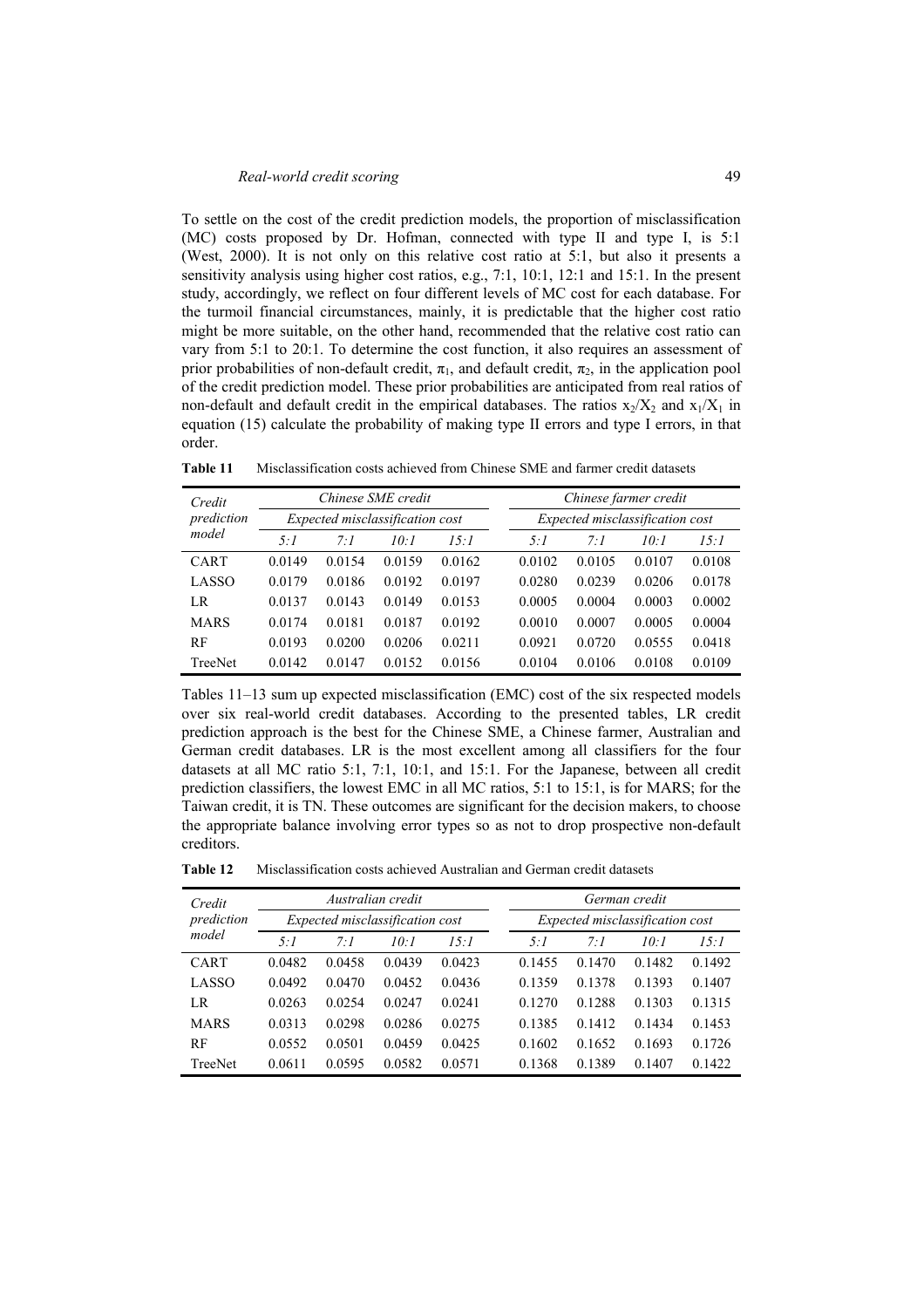| Credit<br>prediction<br>model | Japanese credit<br>Expected misclassification cost |        |        |        |  | Taiwan credit<br>Expected misclassification cost |        |        |        |  |
|-------------------------------|----------------------------------------------------|--------|--------|--------|--|--------------------------------------------------|--------|--------|--------|--|
|                               |                                                    |        |        |        |  |                                                  |        |        |        |  |
|                               | 5:1                                                | 7:1    | 10:1   | 15:1   |  | 5:1                                              | 7:1    | 10:1   | 15:1   |  |
| <b>CART</b>                   | 0.0482                                             | 0.0458 | 0.0439 | 0.0423 |  | 0.1159                                           | 0.1170 | 0.1180 | 0.1187 |  |
| LASSO                         | 0.0476                                             | 0.0454 | 0.0435 | 0.0420 |  | 0.1314                                           | 0.1330 | 0.1344 | 0.1355 |  |
| LR                            | 0.0500                                             | 0.0481 | 0.0466 | 0.0453 |  | 0.1316                                           | 0.1333 | 0.1347 | 0.1358 |  |
| <b>MARS</b>                   | 0.0428                                             | 0.0405 | 0.0386 | 0.0370 |  | 0.1152                                           | 0.1161 | 0.1168 | 0.1175 |  |
| RF                            | 0.0494                                             | 0.0476 | 0.0461 | 0.0449 |  | 0.1431                                           | 0.1475 | 0.1510 | 0.1540 |  |
| TreeNet                       | 0.0562                                             | 0.0550 | 0.0540 | 0.0532 |  | 0.1131                                           | 0.1143 | 0.1153 | 0.1161 |  |

**Table 13** Misclassification costs achieved Japanese and Taiwan credit datasets

To summarise, before the conclusion, in combination with research data of Tables 10–13 and result involved are highlighted font, the following ending can be drawn.

- 1 The LR approach has confirmed to be a reliable and efficient approach across several performance indicator measures and most of the dataset distributions after empirical analysis, a statistical significance test, and misclassification cost estimation.
- 2 TN is also proficient classifier in credit scoring, attaining better results than other classifiers with CART and MARS. CART and MARS also showed competitive performances with LR and TN.
- 3 RF is a new but well-established classifier in credit scoring, but in this study, it could not attain competitive results with LASSO. Maybe the nature of the dataset heavily influences the performance of the models.
- 4 Using only one database and few performance measures is not enough to make a reasonable comparison and constant conclusion. For more authentication and discover hidden features current study employed a mixture of datasets like SME credit, farmer credit, and four public credit datasets.
- 5 In order to develop a comprehensive credit scoring model, this study utilises a set of performance measures combining traditional and new criterions. It will help future study to develop a more robust credit risk prediction model.

# **5 Conclusions**

Credit scoring is an essential tool for screening loan application whose importance is increasing day by day because of worldwide financial instability in the banking sector. In contemporary banking risk management practices, the bank can correctly and effectively quantify the level of credit risk by credit scoring. Because of the importance, it is considered as a continuous contemporary research issue and due to shortfalls and gaps are still not investigated.

Therefore, the existing study is motivated to explore the capacity of six statistical and machine learning classifiers for prediction of the credit risk of potential customers. The industry standard LR and TN model have been proved as the excellent capacity for credit risk prediction. These two models of performance are also compared with four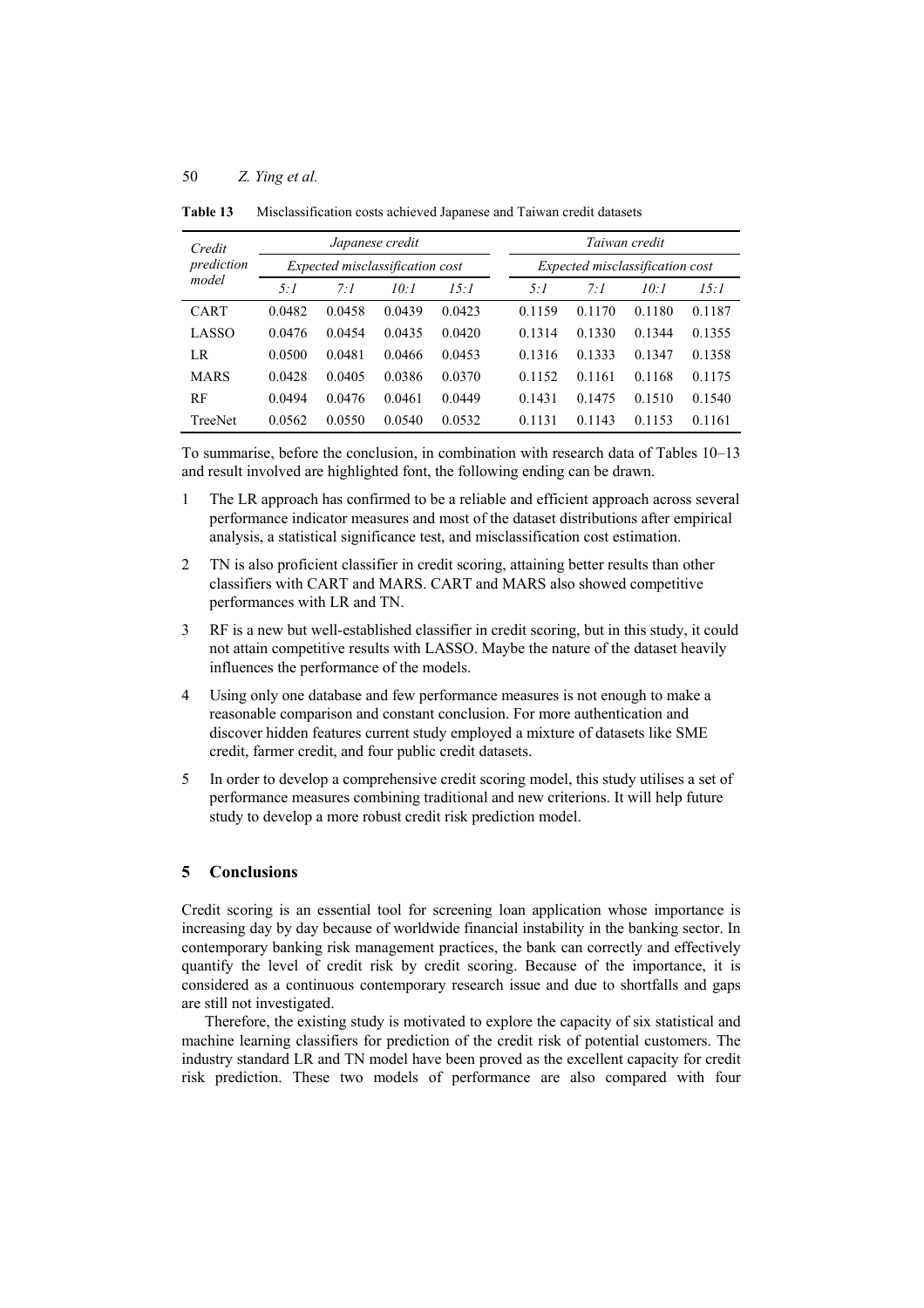well-known classifiers namely CART, LASSO, MARS, and RF. It is mentioned that CART and MARS also provide competitive classification ability in the credit scoring process. All of the models have been investigated by two unique datasets (Chinese SME and farmer credit) and four well known real-world public credit datasets (Australian, German, Japanese and Taiwan credit datasets). In addition, this study utilised multiple sets of representative performance measures, combining with traditional and new criterions for evaluating several algorithms. Out of ten performance metrics few are well established in credit scoring, i.e., accuracy, AUC, F-score, etc., and few are not common in credit scoring but very effective in other sectors. For example, likelihood ratios P+, P– and discriminant power DP are originated in the medical sector for clinical diagnosis.

This study can show a new way to financial institutions in their credit assessment process by multiple sets of criterion for comprehensive credit risk prediction. This capacity will assist in the decision-making process and increase profitability by enhancing credit refund, decreasing credit losses. The present study also constructs credit scoring models by utilising comprehensive SME and farmer credit data from 28 major cities in China. Furthermore, this study also will help the academicians and researchers to explore a new means of research. The present study is not beyond the limitation, most of the datasets are imbalanced, and we cannot consider all modern AI techniques like SVM, NN. In the future reaches, we will employ the data sampling technique and new AI methods to compare our current findings.

#### **Acknowledgements**

This study has been supported by the Key Projects of National Natural Science Foundation of China (the grant number 71731003 and 71431002), the General Projects of National Natural Science Foundation of China (the grant number 71471027 and 71873103), the National Social Science Foundation of China (the grant number 16BTJ017), the Youth Project of National Natural Science Foundation of China (the grant number 71601041 and 71503199). The project has also been supported by the Bank of Dalian and Postal Savings Bank of China. We thank the organisations mentioned above.

The authors' contributions are equal.

#### **References**

- Ala'raj, M. and Abbod, M.F. (2016) 'Classifier consensus system approach for credit scoring', *Knowledge-Based Systems*, Vol. 104, pp.89–105.
- Altman, E. and Sabato, G. (2007) 'Modeling credit risk for SMEs: evidence from the US market', *Abacus*, Vol. 43, No. 3, pp.323–357.
- Altman, E.I. (1968) 'Financial ratios, discriminant analysis and the prediction of corporate bankruptcy', *The Journal of Finance*, Vol. 23, No. 4, pp.589–609.
- Angelini, E., di Tollo, G. and Roli, A. (2008) 'A neural network approach for credit risk evaluation', *The Quarterly Review of Economics and Finance*, Vol. 48, No. 4, pp.733–755.
- Arminger, G., Enache, D. and Bonne, T. (1997) 'Analyzing credit risk data: a comparison of logistic discrimination, classification tree analysis, and feedforward networks', *Computational Statistics*, Vol. 12, No. 2, pp.293–310.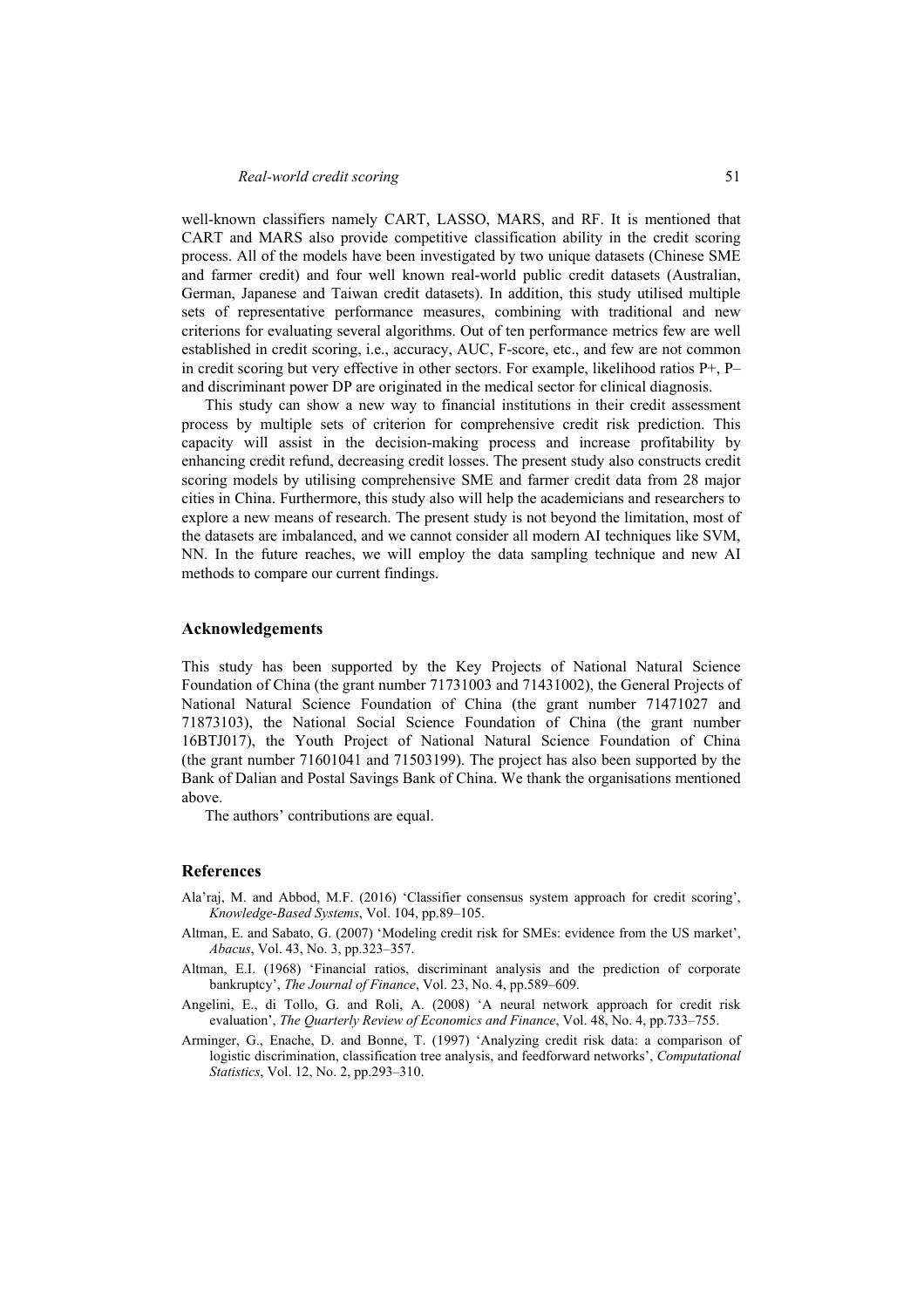- Atiya, A.F. and Parlos, A.G. (2000) 'New results on recurrent network training: unifying the algorithms and accelerating convergence', *IEEE Transactions on Neural Networks*, Vol. 11, No. 3, pp.697–709.
- Banasik, J., Crook, J. and Thomas, L. (2001) 'Scoring by usage', *Journal of the Operational Research Society*, Vol. 52, No. 9, pp.997–1006.
- Biggerstaff, B.J. (2000) 'Comparing diagnostic tests: a simple graphic using likelihood ratios', *Statistics in Medicine*, Vol. 19, No. 5, pp.649–663.
- Blakeley, D. and Oddone, E. (1995) 'Non-invasive carotid artery testing', *Annals of Internal Medicine*, Vol. 122, No. 5, pp.360–367.
- Boyes, W.J., Hoffman, D.L. and Low, S.A. (1989) 'An econometric analysis of the bank credit scoring problem', *Journal of Econometrics*, Vol. 40, No. 1, pp.3–14.
- Breiman, L. (2001) 'RFs', *Machine-Learning*, Vol. 45, No. 1, pp.5–32.
- Breiman, L., Friedman, J.H., Olshen, R.A. and Stone, C.J. (1984) *Classification and Regression Trees*, Wadsworth and Brooks/Cole Advanced Books and Software, Monterey, CA, ISBN: 978-0-412-04841-8.
- Briand, L.C., Freimut, B. and Vollei, F. (2004) 'Using multiple adaptive regression splines to support decision making in code inspections', *J. Syst. Softw.*, Vol. 73, No. 2, pp.205–217.
- Chatterjee, S. and Barcun, S. (1970) 'A non-parametric approach to credit screening', *Journal of the American Statistical Association*, Vol. 65, No. 329, pp.150–154.
- Chen, M.Y. (2011a) 'Bankruptcy prediction in firms with statistical and intelligent techniques and a comparison of evolutionary computation approaches', *Computers and Mathematics with Applications*, Vol. 62, pp.4514–4524, DOI: 10.1016/j.camwa.2011.10.030.
- Chen, M.Y. (2011b) 'Predicting corporate financial distress based on the integration of decision tree classification and logistic regression', *Expert Systems with Applications*, Vol. 38, No. 9, pp.11261–11272.
- Chen, N., Ribeiro, B. and Chen, A. (2016) 'Financial credit risk assessment: a recent review', *Artificial Intelligence Review*, Vol. 45, No. 1, pp.1–23.
- Chi, G., Abedin, M.Z. and Moula F.E. (2017) 'Modeling credit approval data with neural networks: an experimental investigation and optimization', *Journal of Business Economics and Management*, Vol. 18 No. 2, pp.224–240, DOI: 10.3846/16111699.2017.1280844.
- Cox, D.R. (1958) 'The regression analysis of binary sequences (with discussion)', *J. Roy. Stat. Soc. B.*, Vol. 20, No. 2, pp.215–242.
- Crone, S.F. and Finlay, S. (2012) 'Instance sampling in credit scoring: an empirical study of sample size and balancing', *International Journal of Forecasting*, Vol. 28, No. 1, pp.224–238.
- Cuadros-Rodríguez, L., Pérez-Castaño, E. and Ruiz-Samblás, C. (2016) 'Quality performance metrics in multivariate classification methods for qualitative analysis', *Trends in Analytical Chemistry*, Vol. 80, pp.612–624, DOI: 10.1016/j.trac.2016.04.021.
- Demšar, J. (2006) 'Statistical comparisons of classifiers over multiple datasets', *The Journal of Machine Learning Research*, Vol. 7, pp.1–30.
- Derelioglu, G. and Gurgen, F. (2011) 'Knowledge discovery using neural approach for SME's credit risk analysis problem in Turkey', *Expert Systems with Applications*, Vol. 38, No. 8, pp.9313–9318.
- Desai, V.S., Crook, J.N. and Overstreet Jr., G.A. (1996) 'A comparison of neural networks and linear scoring models in the credit union environment', *European Journal of Operational Research*, Vol. 95, No. 1, pp.24–37.
- Dimitras, A.I., Zanakis, S.H. and Zopounidis, C. (1996) 'A survey of business failure with an emphasis on prediction methods and industrial applications', *European Journal of Operational Research*, Vol. 90, No. 3, pp.487–513.
- Durand, D. (1941) *Risk Elements in Consumer Installment Lending. Studies in Consumer Installment Financing*, National Bureau of Economic Research, New York.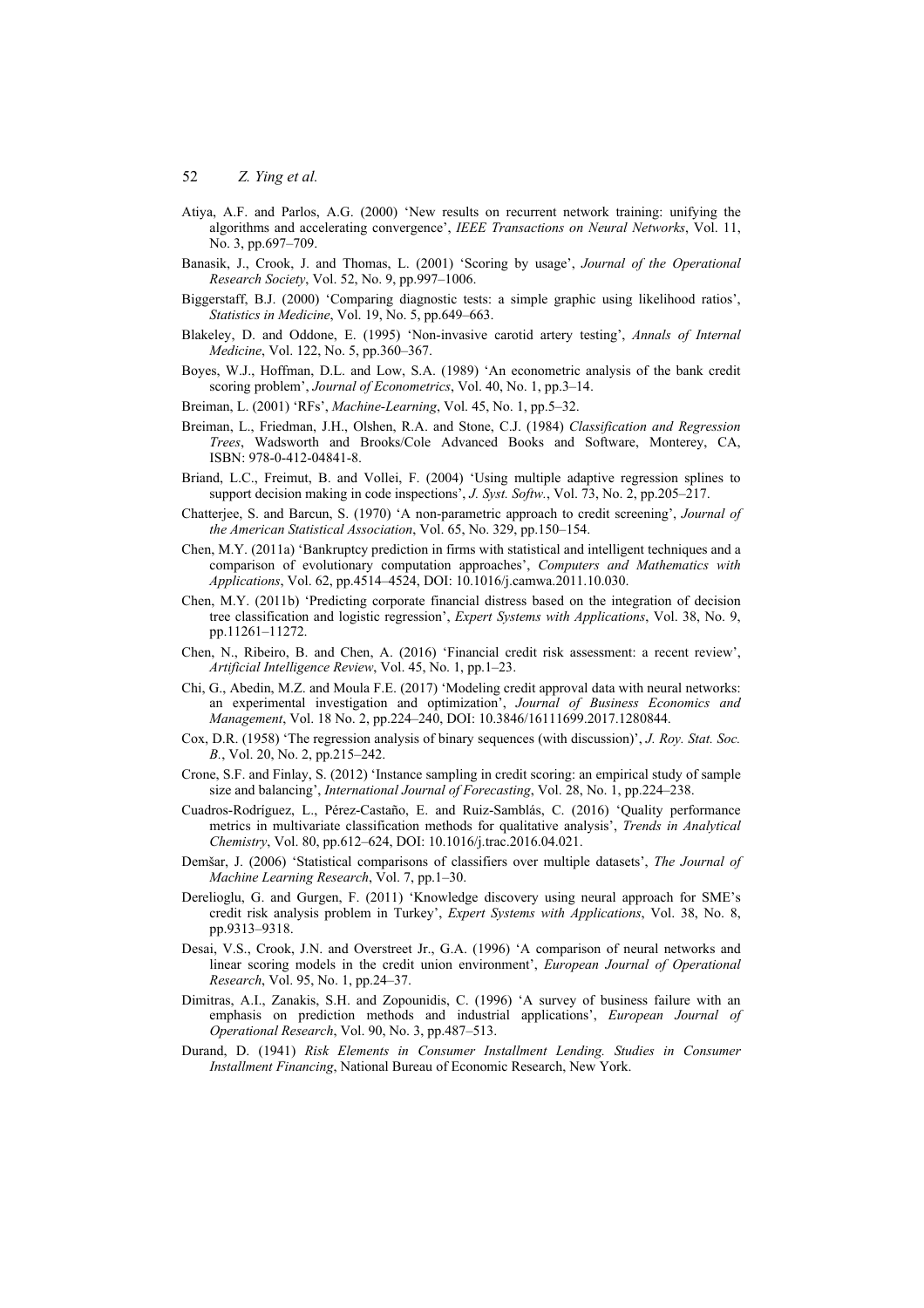- Ewert, D.C. (1968) 'Trade-credit management: selection of accounts receivable using a statistical model', *The Journal of Finance*, Vol. 23, No. 5, pp.891–892.
- Friedman, J.H. (1991) 'Multivariate adaptive regression splines', *Annals of Statistics*, Vol. 19, No. 1, pp.1–67.
- Friedman, J.H. (1999a) 'Multivariate adaptive regression splines (with discussion)', *Annals of Statistics*, Vol. 19, No. 1, pp.1–141.
- Friedman, J.H. (1999b) 'Stochastic gradient boosting', *Computational Statistics and Data Analysis*, Vol. 38, No. 4, pp.367–378.
- Friedman, M. (1940) 'A comparison of alternative tests of significance for the problem of m rankings', *The Annals of Mathematical Statistics*, Vol. 11, pp.86–92.
- García, V., Marqués, A.I. and Sánchez, J.S. (2015) 'An insight into the experimental design for credit risk and corporate bankruptcy prediction systems', *J. Intell. Inf. Syst.*, Vol. 44, No. 1, pp.159–189.
- Hand, D.J. (2009) 'Measuring classifier performance: a coherent alternative to the area under the ROC curve', *Mach. Learn*., Vol. 77, No. 1, pp.103–123.
- Hastie, T., Tibshirani, R., Friedman, J. and Franklin, J. (2005) 'The elements of statistical learning: data mining, inference, and prediction', *Math. Intell.*, Vol. 27, No. 2, pp.83–85.
- He, H. and Garcia, E. (2009) 'Learning from imbalanced data', *IEEE Transactions on Knowledge and Data Engineering*, Vol. 21, pp.1263–1284, DOI: 10.1109/TKDE.2008.239.
- He, H., Zhang, W. and Zhang, S. (2018) 'A novel ensemble method for credit scoring: adaption of different imbalance ratios', *Expert Systems with Applications*, Vol. 98, pp.105–117, DOI: doi.org/10.1016/j.eswa.2018.01.012.
- Huang, Y., Murphey, Y.L. and Ge, Y. (2015) 'Intelligent typo correction for text mining through machine learning', *Int. J. of Knowledge Engineering and Data Mining*, Vol. 3, No. 2, pp.115–142.
- Johnsen, T. and Melicher, R. (1994) 'Predicting corporate bankruptcy and financial distress: information value added by multinominal logit models', *Journal of Economics and Business*, Vol. 46, No. 4, pp.269–286.
- Jones, S., Johnstone, D. and Wilson, R. (2015) 'An empirical evaluation of the performance of binary classifiers in the prediction of credit ratings changes', *Journal of Banking & Finance*, Vol. 56, pp.72–85, DOI: 10.1016/j.jbankfin.2015.02.006.
- Khoraskani, M.M., Kheradmand, F. and Khamesh, A.A. (2017) 'Application and comparison of neural network, C5.0, and classification and regression trees (CART) algorithms in the credit risk evaluation problem (case study: a standard German credit dataset)', *Int. J. of Knowledge Engineering and Data Mining*, Vol. 4, Nos. 3–4, pp.259–276.
- Kim, K-J. and Ahn, H. (2012) 'A corporate credit rating model using multi-class support vector machines with an ordinal pairwise partitioning approach', *Computers and Operations Research*, Vol. 39, No. 8, pp.1800–1811.
- Kumar, P.R. and Ravi, V. (2007) 'Bankruptcy prediction in banks and firms via statistical and intelligent techniques – a review', *European Journal of Operational Research*, Vol. 180, No. 1, pp.1–28.
- Laitinen, E.K. and Laitinen, T. (2000) 'Bankruptcy prediction application of the Taylor's expansion in logistic regression', *International Review of Financial Analysis*, Vol. 9, No. 4, pp.327–349.
- Lee, K.C., Han, I. and Kwon, Y. (1996) 'Hybrid neural network models for bankruptcy predictions', *Decision Support Systems*, Vol. 18, No. 1, pp.63–72.
- Lee, T.S. and Chen, I.F. (2005) 'A two-stage hybrid credit scoring model using artificial neural networks and multivariate adaptive regression splines', *Expert Systems with Applications*, Vol. 28, pp.743–752, DOI: 10.1016/j.eswa.2004.12.031.
- Leshno, M. and Spector, Y. (1996) 'Neural network prediction analysis: the bankruptcy case', *Neurocomputing*, Vol. 10, No. 2, pp.125–147.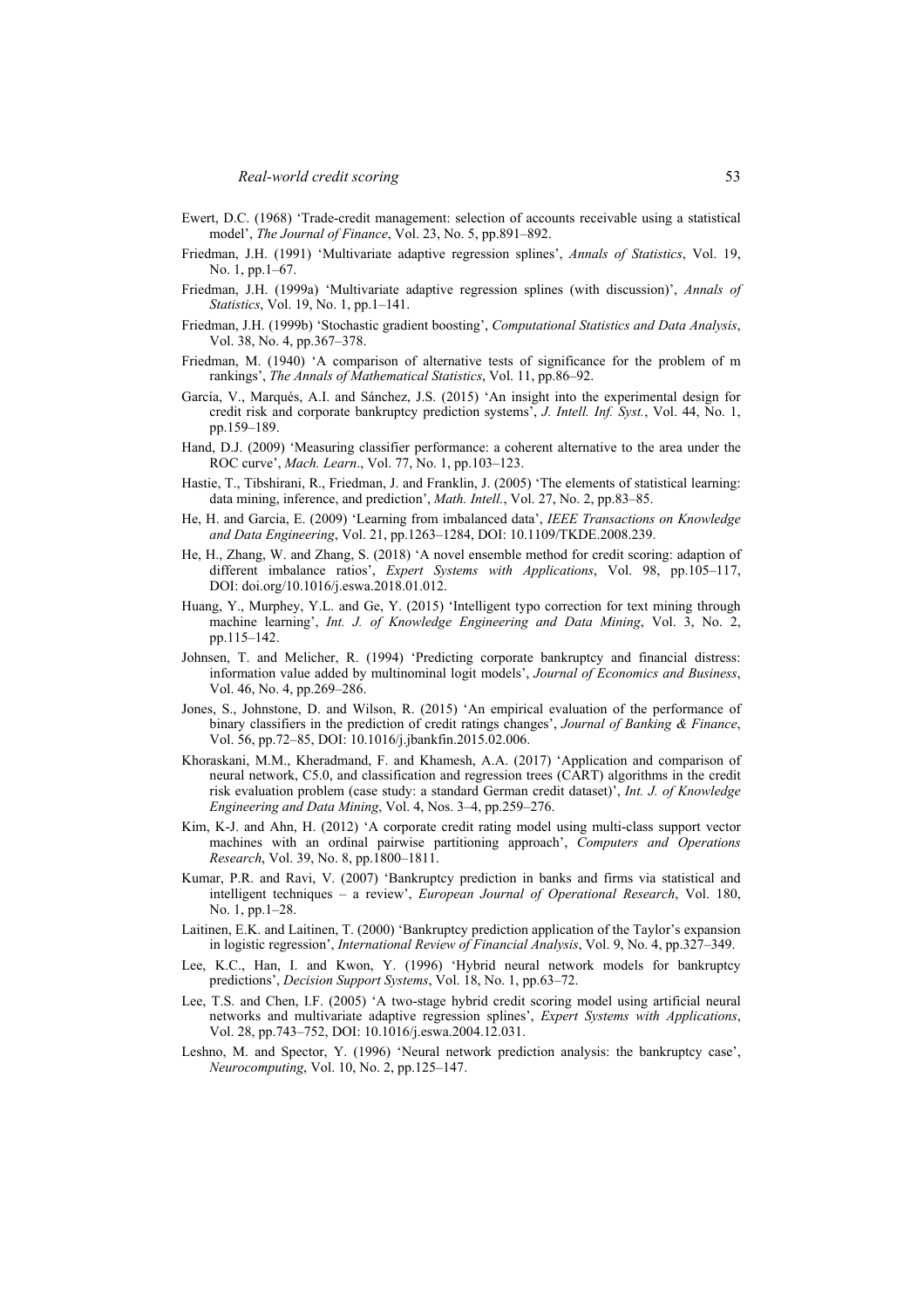- Lessmann, S., Baesens, B., Seow, H-V. and Thomas, L.C. (2015) 'Benchmarking state-of-the-art classification algorithms for credit scoring: an update of research', *European Journal of Operational Research*, Vol. 247, No. 1, pp.124–136.
- Li, K., Niskanen, J., Kolehmainen, M. and Niskanen, M. (2016) 'Financial innovation: credit default hybrid model for SME lending', *Expert System with Applications*, Vol. 61, pp.343–355, DOI: 10106/j.eswa.2016.05.029.
- Li, Z., Tian, Y., Li, K., Zhou, F. and Yang, W. (2017) 'Reject inference in credit scoring using semi-supervised support vector machine', *Expert Systems with Applications*, Vol. 74, pp.105–114, DOI: doi.org/10.1016/j.eswa.2017.01.011.
- Makowski, P. (1985) 'Credit scoring branches out', *Credit World*, Vol. 75, No. 1, pp.30–37.
- Mishra, A. and Srivastava, V. (2012) 'Extracting a knowledge from source code comprehension using data mining methods', *Int. J. of Knowledge Engineering and Data Mining*, Vol. 2, Nos. 2–3, pp.174–199.
- Moula, F.E., Chi, G. and Abedin, M.Z. (2017) 'Credit default prediction modeling: an application of support vector machine', *Risk Manag.*, Vol. 19, pp.158–187, DOI: 10.1057/s41283-017- 0016-x.
- Myers, J.H. and Forgy, E.W. (1963) 'The development of numerical credit evaluation systems', *Journal of the American Statistical Association*, Vol. 58, No. 303, pp.799–806.
- Nanda, S. and Pendharkar, P. (2001) 'Linear models for minimizing misclassification costs in bankruptcy prediction', *International Journal of Intelligent Systems in Accounting, Finance & Management*, Vol. 10, pp.155–168, DOI: 10.1002/isaf.203.
- Nikolic, N., Zarkic-Joksimovic, N., Stojanovski, D. and Joksimovic, I. (2013) 'The application of brute force logistic regression to corporate credit scoring models: evidence from Serbian financial statements', *Expert Systems with Applications*, Vol. 40, No. 15, pp.5932–5944.
- Ohlson, J. (1980) 'Financial ratios and the probabilistic of bankruptcy', *Journal of Accounting Research*, Vol. 18, No. 1, pp.109–131.
- Orgler, Y.E. (1970) 'A credit scoring model for commercial loans', *Journal of Money, Credit and Banking*, Vol. 2, No. 4, pp.435–445.
- Piramuthu, S. (1999) 'Financial credit-risk evaluation with neural and neuro-fuzzy systems', *European Journal of Operational Research*, Vol. 112, No. 2, pp.310–321.
- Pisharody, A.S., Pargaonkar, S. and Kulkarni, V.Y. (2015) 'Fingerprint classification and building a gender prediction model using random forest algorithm', *Int. J. of Knowledge Engineering and Data Mining*, Vol. 4, Nos. 3–4, pp.286–298.
- Schaefer, S.M. and Strebulaev, I.A. (2008) 'Structural models of credit risk are useful: evidence from hedge ratios on corporate bonds', *Journal of Financial Economics*, Vol. 90, pp.1–19, DOI: 10.1016/j.jfineco.2007.10.006.
- Siddiky, F.A., Kabir, F. and Rahman, S.M.M. (2012) 'Data generation with K-means for scalable data mining', *Int. J. of Knowledge Engineering and Data Mining*, Vol. 2, Nos. 2–3, pp.215–235.
- Sokolova, M. and Lapalme, G. (2009) 'A systematic analysis of performance measures for classification tasks', *Information Processing and Management*, Vol. 45, pp.427–437, DOI: 10.1016/j.ipm.2009.03.002.
- Tibshirani, R. (1996) 'Regression Shrinkage and Selection via the lasso', *Journal of the Royal Statistical Society. Series B (Methodological), JSTOR*, Vol. 58, No. 1, pp.267–288, Wiley.
- Tinoco, M.H. and Wilson, N. (2013) 'Financial distress and bankruptcy prediction among listed companies using accounting, market, and macroeconomic variables', *International Review of Financial Analysis*, Vol. 30, pp.394–419, DOI: 10.1016/j.irfa.2013.02.013.
- Tsai, C-F. and Wu, J-W. (2008) 'Using neural network ensembles for bankruptcy prediction and credit scoring', *Expert Systems with Applications*, Vol. 34, No. 4, pp.2639–2649.
- Vukovic, S., Delibasic, B., Uzelac, A. and Suknovic, M. (2012) 'A case-based reasoning model that uses preference theory functions for credit scoring', *Expert Systems with Applications*, Vol. 39, No. 9, pp.8389–8395.